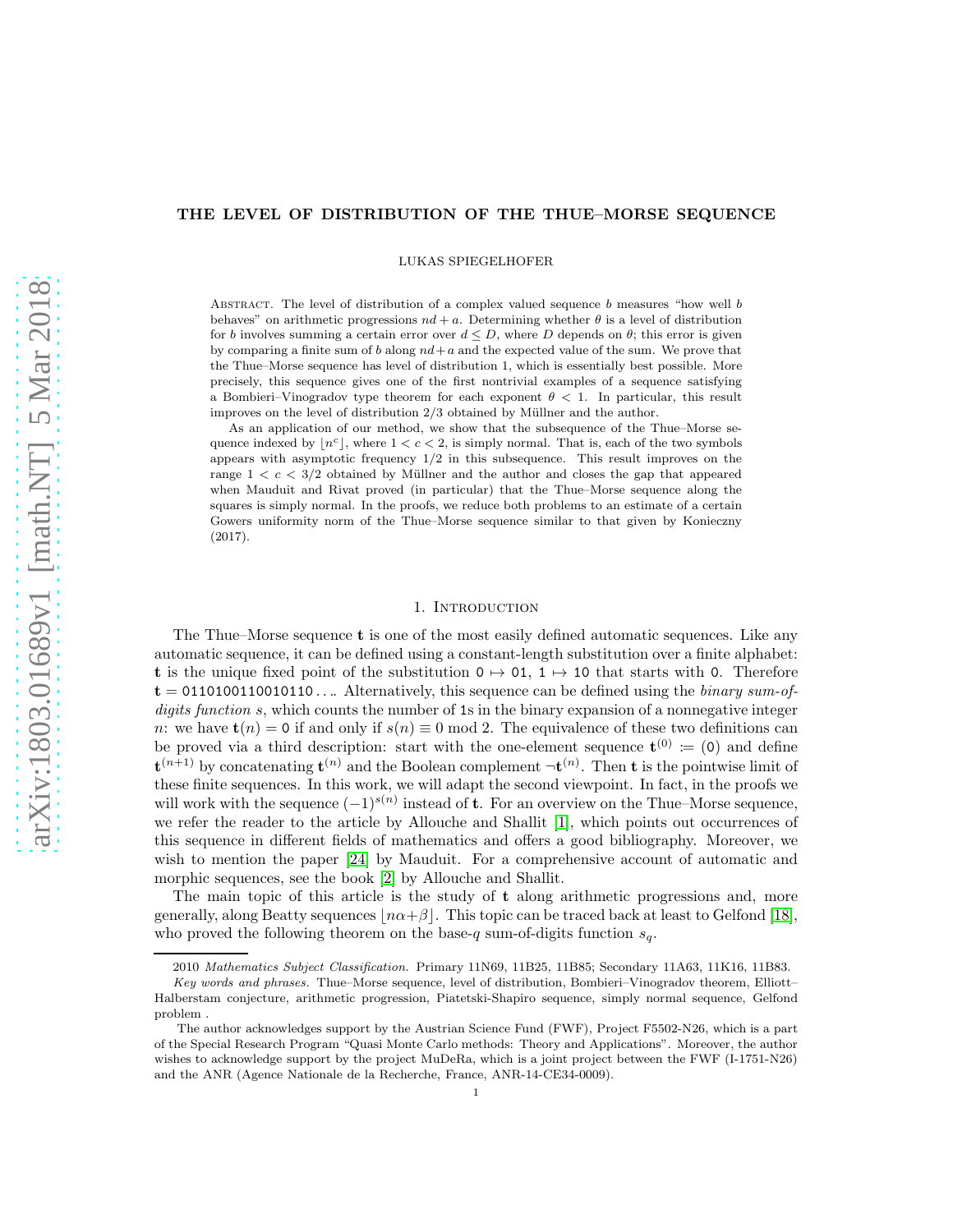**Theorem A** (Gelfond). Let q, m, d, b, a be integers and q, m,  $d \geq 2$ . Suppose that  $gcd(m, q-1)$ 1. Then

$$
\left| \{ 1 \le n \le x : n \equiv a \bmod d, s_q(n) \equiv b \bmod m \} \right| = \frac{x}{dm} + \mathcal{O}(x^{\lambda})
$$

for some  $\lambda < 1$  not depending on x, d, a, and b.

We are particularly interested in the error term for *sparse* arithmetic progressions, having large common difference d. This leads us directly to the other main concept of this paper, the notion of level of distribution. Very roughly speaking, the level of distribution is a measure of how well a given sequence behaves on arithmetic progressions. A formal definition is given by Fouvry and Mauduit [\[14\]](#page-21-2), for example, which we adapt here.

Definition 1. Let  $c = (c_n)_{n \geq 0}$  be a sequence of complex numbers, and for each integer  $d \geq 1$ let  $\mathcal{Q}(d)$  and  $\mathcal{R}(d) \neq \emptyset$  be subsets of  $\mathbb{Z}/d\mathbb{Z}$  such that  $\mathcal{Q}(d) \subseteq \mathcal{R}(d)$ . The sequence c has level of distribution  $\theta$  with respect to Q and R if for all  $\varepsilon > 0$  and  $A > 0$  we have for all  $x \ge 1$ 

$$
\sum_{1 \le d \le x^{\theta-\varepsilon}} \max_{0 \le y \le x} \max_{\substack{0 \le a < d \\ a+d\mathbb{Z} \in \mathcal{Q}(d)}} \left| \sum_{\substack{0 \le n < y \\ n \equiv a \bmod d}} c_n - \frac{1}{|\mathcal{R}(d)|} \sum_{\substack{0 \le n < y \\ n+d\mathbb{Z} \in \mathcal{R}(d)}} c_n \right|
$$
\n
$$
= \mathcal{O}\left(\left(\sum_{0 \le n < x} |c_n|\right) (\log 2x)^{-A}\right).
$$

The implied constant may depend on A and  $\varepsilon$ . Moreover, in this definition the maximum over the empty index set is defined as 0.

The level of distribution (also called exponent of distribution by some authors) is an important concept in sieve theory. As a striking application, a variant of this concept was used in the "bounded gaps between primes" paper by Zhang [\[36\]](#page-21-3). For more information on this subject, we refer the reader to the survey by Kontorovich [\[22\]](#page-21-4). Moreover, we wish to draw the attention of the reader to the book [\[16\]](#page-21-5) on sieve theory by Friedlander and Iwaniec, in particular Chapter 22 on the level of distribution.

We are ready to present our main result.

<span id="page-1-0"></span>**Theorem 1.1.** The Thue–Morse sequence has level of distribution 1 with respect to Q and R given by  $\mathcal{Q}(d) = \mathcal{R}(d) = \mathbb{Z}/d\mathbb{Z}$ . More precisely, for all  $\varepsilon > 0$  we have

$$
\sum_{1 \le d \le D} \max_{0 \le y \le x} \max_{0 \le a < d} \left| \sum_{\substack{0 \le n < y \\ n \equiv a \bmod d}} (-1)^{s(n)} \right| = \mathcal{O}(x^{1-\eta})
$$

for some  $\eta > 0$  depending on  $\varepsilon$ , where  $D = x^{1-\varepsilon}$ .

Before presenting some history, we wish to say a word about the proof: we are going to reduce the problem to the estimation of a certain Gowers uniformity norm of the Thue–Morse sequence. These expressions appear by repeated application of van der Corput's inequality and have the form

$$
\sum_{\substack{0 \le n < 2^{\rho} \\ 0 \le r_1, \dots, r_m < 2^{\rho}}} \prod_{\varepsilon \in \{0, 1\}^m} (-1)^{s_{\rho}(n+\varepsilon \cdot r)},
$$

where  $\varepsilon \cdot r = \sum_{1 \leq i \leq m} \varepsilon_i r_i$  and  $s_\rho$  is the truncated sum-of-digits function in base 2 defined by  $s_\rho(n) = s(n \mod 2^\rho)$ . The proof of a very similar statement was given recently by Konieczny [\[21\]](#page-21-6), and we use ideas from that paper to prove our estimate.

In order to put Theorem [1.1](#page-1-0) into context, we present some related theorems. The well-known Bombieri–Vinogradov theorem concerns the level of distribution of the von Mangoldt function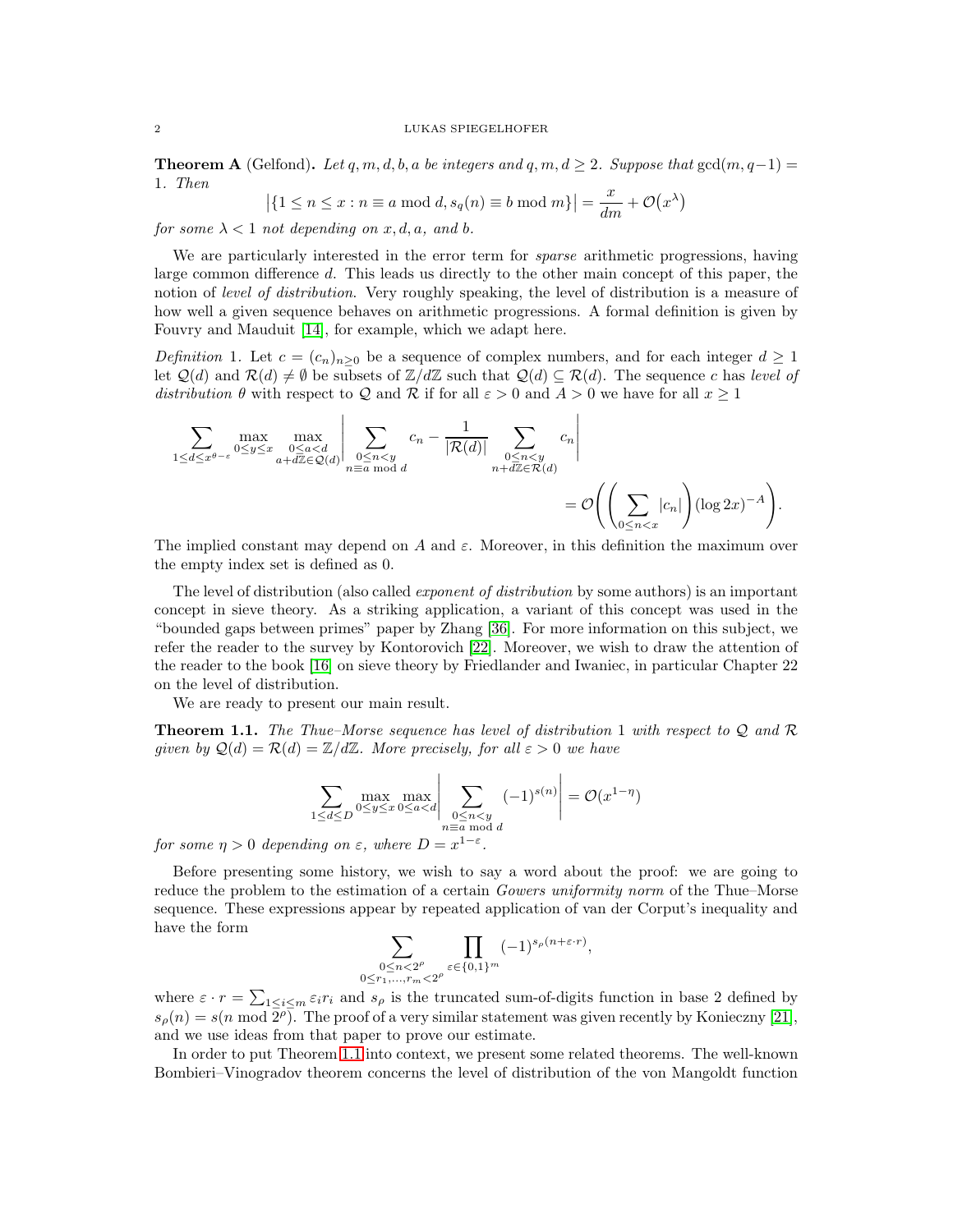$Λ$ , which is defined by  $Λ(n) = log p$  if  $n = p<sup>k</sup>$  for some prime p and some  $k ≥ 1$  and  $Λ(n) = 0$ otherwise. This theorem states that  $\Lambda$  has level of distribution 1/2 with respect to  $\mathcal{Q}$  and  $\mathcal{R}$ given by  $\mathcal{Q}(d) = \mathcal{R}(d) = (\mathbb{Z}/d\mathbb{Z})^*$ .

**Theorem B** (Bombieri–Vinogradov). Let  $d \geq 1$  and a be integers and define

$$
\psi(x; d, a) = \sum_{\substack{1 \le n \le x \\ n \equiv a \bmod d}} \Lambda(n).
$$

For all real numbers  $A > 0$  there exist  $B > 0$  and a constant C such that setting  $D =$  $x^{1/2}(\log x)^{-B}$  we have for all  $x \ge 2$ 

$$
\sum_{1 \le d \le D} \max_{1 \le y \le x} \max_{\substack{0 \le a < d \\ \gcd(a,d)=1}} \left| \psi(y; d, a) - \frac{y}{\varphi(d)} \right| \le Cx (\log x)^{-A}.
$$

Here  $\varphi$  denotes Euler's totient function.

No improvement on the level of distribution  $1/2$  in this theorem is currently known; meanwhile the Elliott–Halberstam conjecture [\[10\]](#page-21-7) states that we can choose  $D = x^{1-\epsilon}$  for any  $\varepsilon > 0$ . That is, it is conjectured that the primes have level of distribution 1. Improvements on the exponent 1/2 exist for certain sequences of integers; we refer to the articles [\[11,](#page-21-8) [12\]](#page-21-9) by Fouvry, by Fouvry and Iwaniec [\[13\]](#page-21-10) and by Friedlander and Iwaniec [\[17\]](#page-21-11). Moreover, we note the series [\[3,](#page-20-2) [4,](#page-20-3) [5\]](#page-20-4) by Bombieri, Friedlander and Iwaniec concerning these questions. In this context, we also note the result of Goldston, Pintz, and Yıldırım [\[19\]](#page-21-12), who showed in particular the following conditional result: if the primes have level of distribution  $\theta$  for some  $\theta > 1/2$ , there is a constant C such that  $p_{n+1} - p_n < C$  infinitely often, where  $p_n$  is the *n*-th prime. In a groundbreaking paper we mentioned before, Zhang [\[36\]](#page-21-3) used the Goldston–Pintz–Yıldırım method and a variant of the Bombieri–Vinogradov theorem to prove the above result unconditionally. Maynard [\[29\]](#page-21-13) later proved the bounded gaps result using only the classical Bombieri–Vinogradov theorem.

Improvements on the level  $1/2$  are also known for the sum-of-digits function modulo m. Fouvry and Mauduit [\[15\]](#page-21-14) established 0.5924 as level of distribution of the Thue–Morse sequence, with respect to Q and R, where  $Q(d) = R(d) = \mathbb{Z}/d\mathbb{Z}$ .

Theorem C (Fouvry–Mauduit). Set

$$
A(x; d, a) = |\{0 \le n < x : t(n) = 0, n \equiv a \bmod d\}|.
$$

Then

(1.1) 
$$
\sum_{1 \le d \le D} \max_{1 \le y \le x} \max_{0 \le a < d} \left| A(y; d, a) - \frac{y}{2d} \right| \le Cx (\log 2x)^{-A}
$$

for all real A and  $D = x^{0.5924}$ .

More generally, for  $m \geq 2$  they also study the sum-of-digits function in base 2 modulo m, obtaining the weaker level of distribution 0.55711. Using sieve theory, they apply this result to the study of the sum of digits modulo  $m$  of numbers having at most two prime factors. Later, Mauduit and Rivat  $[28]$ , in an important paper, managed to treat the sum of digits modulo m of prime numbers, thereby answering one of the questions posed by Gelfond [\[18\]](#page-21-1).

Müllner and the author [\[31\]](#page-21-16) improved the exponent 0.5924 to  $2/3 - \varepsilon$ , thereby establishing 2/3 as an admissible level of distribution of the Thue–Morse sequence.

Fouvry and Mauduit [\[14\]](#page-21-2) also considered, more generally, the sum-of-digits function  $s<sub>q</sub>$  in base q modulo an integer m such that  $gcd(m, q - 1) = 1$ . They obtain the remarkable result that the level of distribution approaches 1 as the base  $q$  gets larger.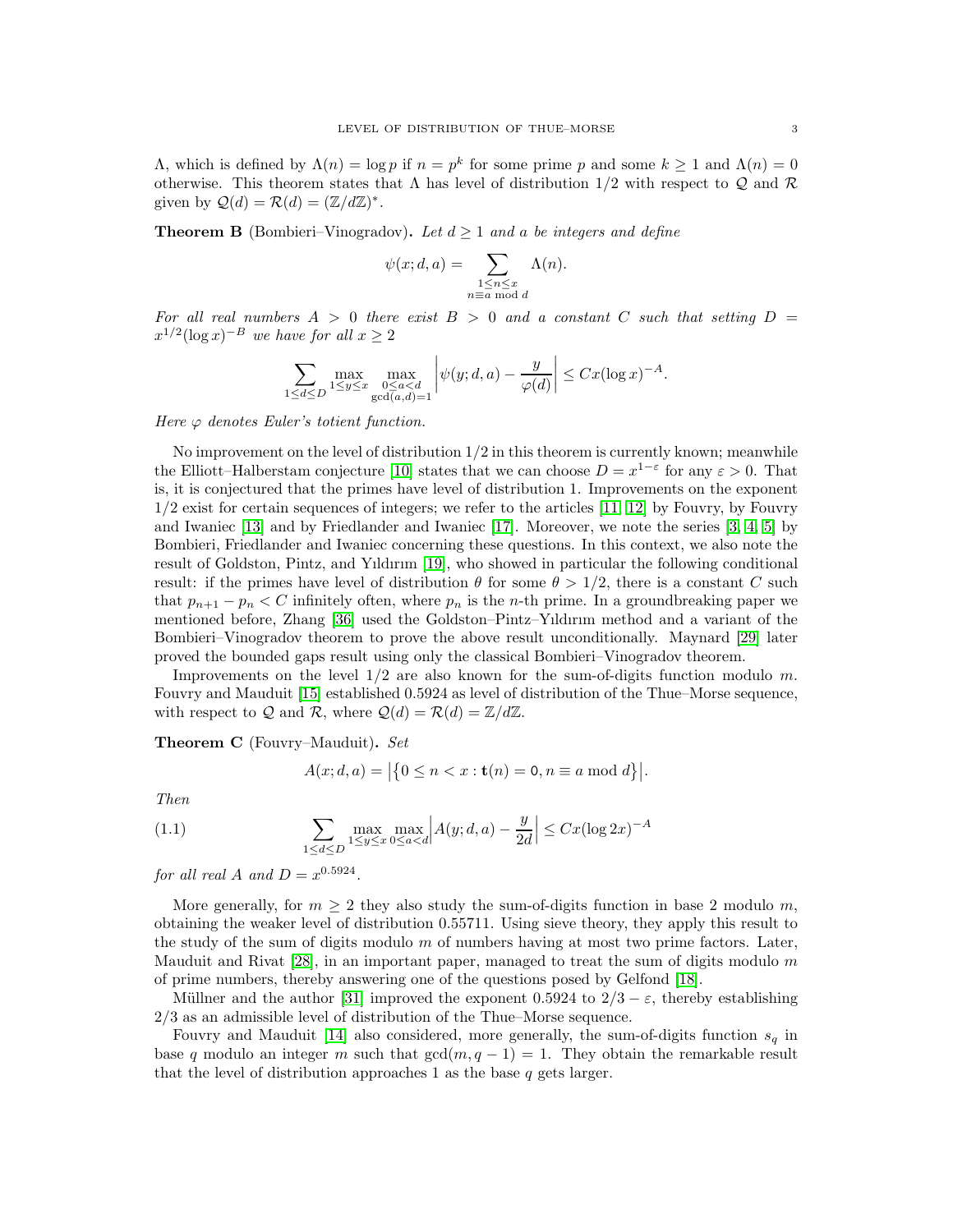<span id="page-3-0"></span>**Theorem D** (Fouvry–Mauduit). Let  $q \geq 2$ ,  $m \geq 1$  and b be integers such that  $gcd(m, q-1) = 1$ . Then for all A and  $\varepsilon > 0$  we have for all  $x \ge 1$ 

$$
\sum_{1 \le d \le x^{\theta_q - \varepsilon}} \max_{0 \le y \le x} \max_{0 \le d < d} \left| \sum_{\substack{n < y, s_q(n) \equiv b \bmod m \\ n \equiv a \bmod d}} 1 - \frac{1}{d} \sum_{n < y, s_q(n) \equiv b \bmod m} 1 \right| = \mathcal{O}(x (\log 2x)^{-A}),
$$

where  $\theta_q \to 1$  as  $q \to \infty$ . The implied constant depends at most on m, q, A and  $\varepsilon$ .

As an application of this theorem, they study the sum  $\sum_{n \leq x, s_q(n) \equiv b \bmod m} \Lambda_k(n)$ , where  $\Lambda_k$ is the generalized von Mangoldt function of order  $k \geq 1$  ([\[14,](#page-21-2) Corollaire 2]).

Theorem [D](#page-3-0) motivates us to ask which sequences have level of distribution equal to 1. In the above-cited paper by Fouvry and Mauduit [\[14\]](#page-21-2), for example, a list of sequences having this property is given. Moreover, we note [\[16,](#page-21-5) Chapter 22.3], which studies the level of distribution for additive convolutions, giving further examples. However, in these examples, other than the trivial example  $c_n = 1$  for all n, the maximum over a does not play a rôle: the set  $\mathcal{Q}(d)$  consists of at most one element.

We are interested in sequences c having level of distribution 1 and such that the set  $\mathcal{Q}(d)$ contains "many" residue classes. In other words, we want to find analogues of the Elliott– Halberstam conjecture. Requiring monotonicity of c, examples can be constructed easily:  $c(n)$  $n$  is such an example, and more generally, increasing sequences c satisfying certain growth conditions have this property. Apart from such "trivial" sequences, no other examples seem to be known. Our Theorem [1.1,](#page-1-0) giving such an example, is therefore of considerable significance.

Moreover, we note that our method can certainly be adapted to  $s_q(n)$  mod m for general bases  $q \ge 2$  and  $m \ge 1$ , which yields  $\theta_q = 1$  in Theorem [D.](#page-3-0)

The second focus of this paper concerns Piatetski-Shapiro sequences, which are sequences of the form  $(\lfloor n^c \rfloor)_{n\geq 0}$  for some  $c \geq 1$ . For stating the second main theorem, we do not need additional preparation.

<span id="page-3-1"></span>**Theorem 1.2.** Let  $1 < c < 2$ . The Thue–Morse sequence along  $\lfloor n^c \rfloor$  is simply normal. That is, each of the letters 0 and 1 appears with asymptotic frequency  $1/2$  in  $n \mapsto \mathbf{t}([n^c])$ .

By the argument given in our earlier paper [\[31\]](#page-21-16) with Müllner, this theorem is proved via a Beatty sequence variant of Theorem [1.1.](#page-1-0) That theorem in turn is proved by arguments analogous to the arguments in the proof of Theorem [1.1,](#page-1-0) and reduces to the same estimate of the Gowers uniformity norm of Thue–Morse. Theorem [1.2](#page-3-1) is therefore an application of the method of proof of Theorem [1.1.](#page-1-0)

Again, we present some historical background. Studying Piatetski–Shapiro subsequences of a given sequence can be seen as a step towards proving theorems on polynomial subsequences. For example, it is unknown whether there are infinitely many primes of the form  $n^2 + 1$ ; therefore it is of interest to consider primes of the form  $\lfloor n^c \rfloor$  for  $1 < c < 2$  and prove an asymptotic formula for the number of such primes. Piatetski-Shapiro [\[32\]](#page-21-17) proved such a formula for  $1 < c < 12/11$ , and the currently best known bound is  $1 < c < 2817/2426$  due to Rivat and Sargos [\[33\]](#page-21-18). In an analogous way, the study of the sum-of-digits function along  $\lfloor n^c \rfloor$  was motivated. It is another problem posed by Gelfond [\[18\]](#page-21-1) to study the distribution of the sum of digits of polynomial sequences in residue classes. Since this problem could not be solved at first, Mauduit and Rivat [\[25,](#page-21-19) [26\]](#page-21-20) considered q-multiplicative functions along  $\lfloor n^c \rfloor$  (where a q-multiplicative function  $f: \mathbb{N} \to \{z \in \mathbb{C} : |z| = 1\}$  satisfies  $f(aq^k + b) = f(aq^k)f(b)$  for nonnegative integers  $a, b, k$  such that  $b < q^k$ ) and they obtained an asymptotic formula for  $c < 7/5$ .

<span id="page-3-2"></span>**Theorem E** (Mauduit–Rivat). Let  $1 < c < 7/5$  and set  $\gamma = 1/c$ . For all  $\delta \in (0, (7-5c)/9)$  there exists a constant  $C > 0$  such that for all q-multiplicative functions  $f : \mathbb{N} \to \{z \in \mathbb{C} : |z| = 1\}$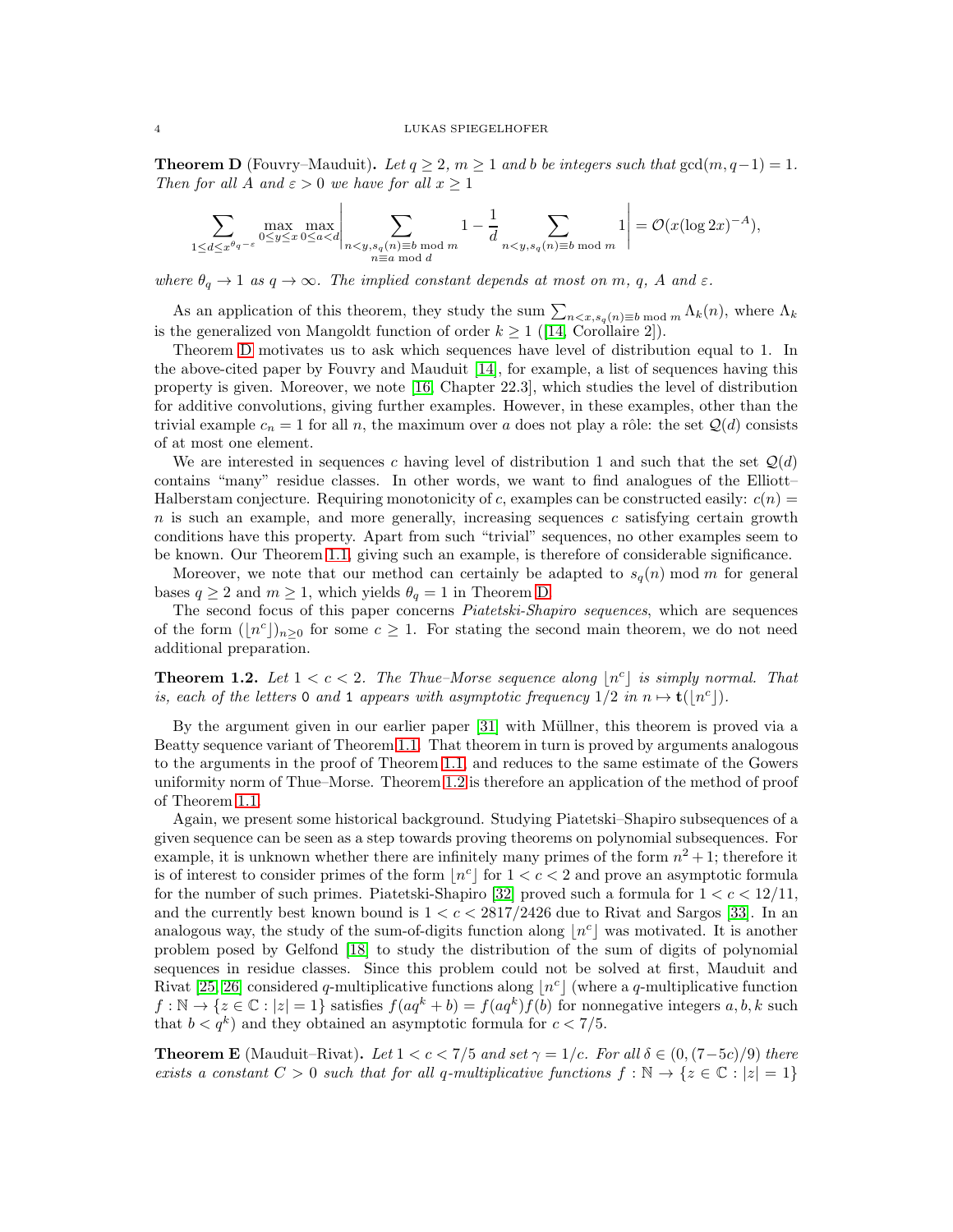and all  $x \geq 1$  we have

$$
\left| \sum_{1 \le n \le x} f\left(\lfloor n^c \rfloor\right) - \sum_{1 \le m \le x^c} \gamma m^{\gamma - 1} f(m) \right| \le C x^{1 - \delta}.
$$

 $\overline{1}$ 

Since the Thue–Morse sequence is 2-multiplicative, it follows in particular that the the subsequence indexed by  $\lfloor n^c \rfloor$  assumes each of the two values 0, 1 with asymptotic frequency  $1/2$ , as long as  $1 < c < 7/5$ . This means that this subsequence is *simply normal*. In the paper [\[7\]](#page-20-5) by Deshouillers, Drmota, and Morgenbesser, a statement as in Theorem [E](#page-3-2) for arbitrary automatic sequences and  $1 < c < 7/5$  is proved.

Some progress on Gelfond's question on polynomials was made by Drmota and Rivat [\[9\]](#page-21-21) and by Dartyge and Tenenbaum [\[6\]](#page-20-6); finally, Mauduit and Rivat [\[27\]](#page-21-22) managed to answer Gelfond's question for the polynomial  $n^2$ . This latter paper was generalized by Drmota, Mauduit and Rivat [\[8\]](#page-20-7), who showed that in fact  $t(n^2)$  defines a *normal sequence*, by which we understand an infinite sequence on  $\{0, 1\}$  such that every finite sequence of length k occurs as a factor (contiguous finite subsequence) with asymptotic frequency  $2^{-k}$ . This result also generalizes a paper by Moshe [\[30\]](#page-21-23) who showed that every finite word on  $\{0, 1\}$  occurs as a factor of  $n \mapsto \mathbf{t}(n^2)$ at least once.

However, the distribution of the sum of digits of  $\lfloor n^c \rfloor$  in residue classes, for  $c \in [1.4, 2)$ , remained an open problem. Progress in this direction was made by the author [\[34\]](#page-21-24), who improved the bound on c to  $1 < c \leq 1.42$  for the Thue–Morse sequence. The key idea in that paper is to approximate  $\lfloor n^c \rfloor$  by a Beatty sequence  $\lfloor n\alpha + \beta \rfloor$  and thus reduce the problem to a linear one.

Müllner and the author [\[31\]](#page-21-16), using the same linearization argument and a Bombieri–Vinogradov type theorem for the Thue–Morse sequence on Beatty sequences, were able to extend this range to  $1 < c < 3/2$ . Moreover, we could handle occurrences of factors in Piatetski-Shapiro subsequences of **t**, thus showing that  $\mathbf{t}(\lfloor n^c \rfloor)$  defines a normal sequence for  $1 < c < 3/2$ .

<span id="page-4-0"></span>**Theorem F** (Müllner–Spiegelhofer). Let  $1 < c < 3/2$ . Then the sequence  $\mathbf{u} = (\mathbf{t}(\lfloor n^c \rfloor))_{n \geq 0}$  is normal. More precisely, for any  $L \geq 1$  there exists an exponent  $\eta > 0$  and a constant C such that

$$
\left| \left| \left\{ n < N : \mathbf{u}(n+i) = \omega_i \text{ for } 0 \le i < L \right\} \right| - N/2^L \right| \le C N^{1-\eta}
$$

for all  $(\omega_0,\ldots,\omega_{L-1}) \in \{0,1\}^L$ .

This theorem also improved on an earlier result by the author [\[35\]](#page-21-25), who obtained normality for  $1 < c < 4/3$ , using an estimate for Fourier coefficients related to the Thue–Morse sequence provided by Drmota, Mauduit and Rivat [\[8\]](#page-20-7).

Our Theorem [1.2](#page-3-1) finally closes the gap in the set of exponents c such that we have an asymptotic formula for Thue–Morse on  $\lfloor n^c \rfloor$ . This gap appeared with the Mauduit–Rivat result on squares; at that time, the gap was  $(1.4, 2)$ , now it was only left to close the smaller gap  $[1.5, 2)$ .

However, the case  $c > 2$  remains open for now, for  $c \in \mathbb{Z}$  (which is contained in Gelfond's problem on polynomial subsequences) as well as for Piatetski-Shapiro sequences. For example, it is a notorious open question to prove that 0 occurs with frequency  $1/2$  in  $n \mapsto \mathbf{t}(n^3)$ . (If this result is proved some day, there will be a new gap to be closed.)

Mauduit [\[24,](#page-21-0) Conjecture 1] conjectures that

$$
\lim_{N \to \infty} \frac{1}{N} \{ 1 \le n \le N : s_q(\lfloor n^c \rfloor) \equiv b \bmod m \} = \frac{1}{m}
$$

for almost all  $c > 1$ , where  $q \geq 2$ ,  $m \geq 1$  and b are integers. While this almost-all result is known for  $1 < c < 2$ , as he notes just before this conjecture, we believe (as we noted before) that our method can be adapted to generalize our results to general sequences  $s_q(n)$  mod m and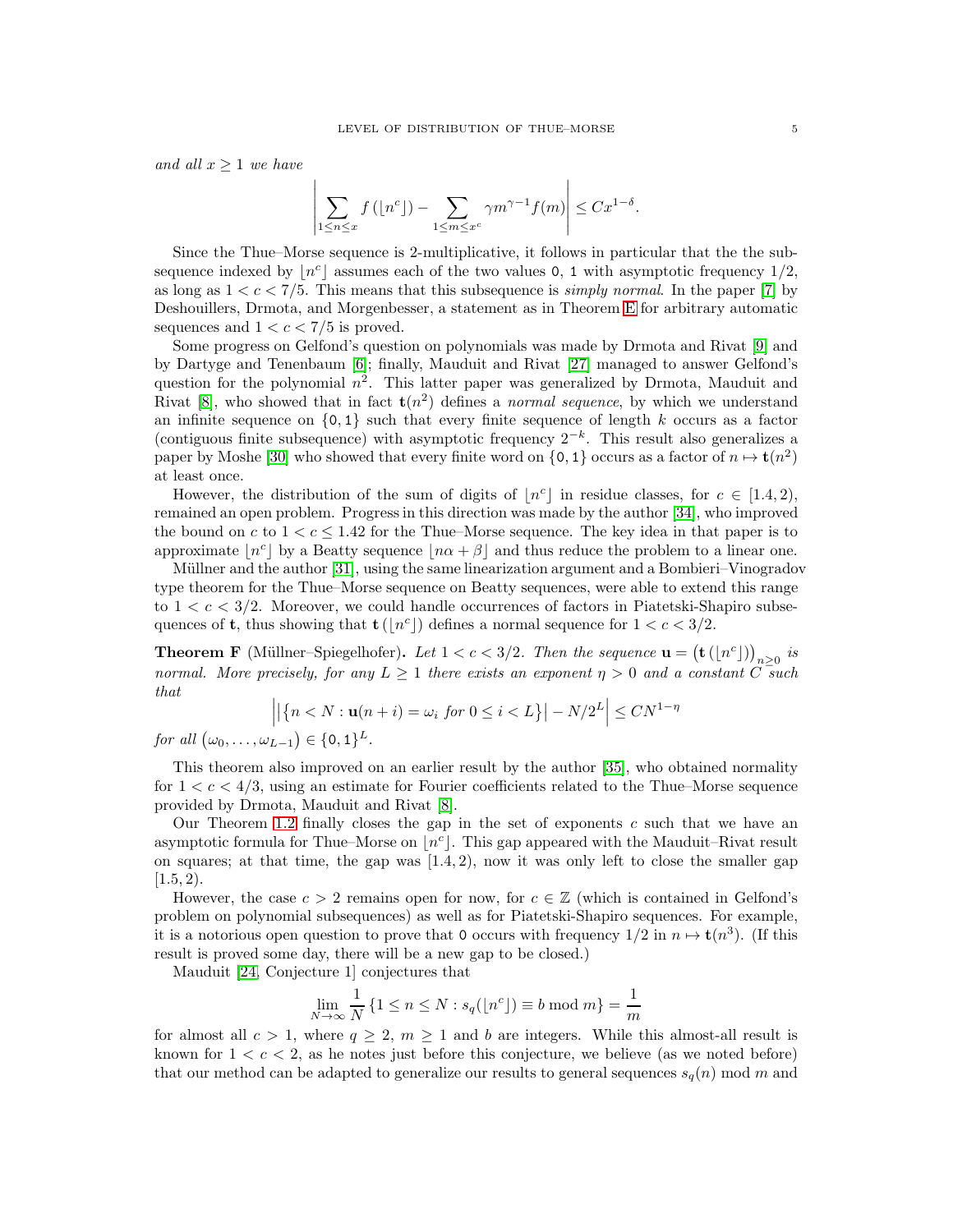thus to prove the asymptotic identity for all  $c \in (1,2)$ . However, while we are confident that the asymptotic identity in Mauduit's conjecture holds for all non-integer  $c > 1$ , the case  $c > 2$ cannot yet be handled by our methods.

Moreover, we note that it would be interesting to generalize the normality result from Theo-rem [F](#page-4-0) to all exponents  $1 < c < 2$ .

*Notation.* For a real number x, we write  $e(x) = \exp(2\pi ix)$ ,  $\{x\} = x - |x|$ ,  $\|x\| = \min_{n \in \mathbb{Z}} |x - n|$ and  $\langle \cdot \rangle = \lfloor x+1/2 \rfloor$  (the "nearest integer" to x). For a prime number p let  $\nu_p(n)$  be the exponent of  $p$  in the prime factorization of  $n$ . We define the truncated binary sum-of-digits function

$$
s_{\lambda}(n) \coloneqq s(n'),
$$

where  $0 \le n' < 2^{\lambda}$  and  $n' \equiv n \mod 2^{\lambda}$ , which is the  $2^{\lambda}$ -periodic extension of the restriction of s to  $\{0,\ldots,2^{\lambda}-1\}$ . For  $\mu \leq \lambda$  we define the two-fold restricted binary sum-of-digits function

$$
s_{\mu,\lambda}(n) = s_{\lambda}(n) - s_{\mu}(n).
$$

For a real number  $x \geq 0$ , we set

$$
\log^+ x = \max\left\{1, \log x\right\}.
$$

The symbol N denotes the set of nonnegative integers.

### 2. Results

In order to (re)state our main theorem, we introduce some notation. Let  $\alpha, \beta, y$  and z be nonnegative real numbers such that  $\alpha \geq 1$ . We define

$$
A(y, z; \alpha, \beta) = |\{y \le m < z : \mathbf{t}(m) = 0 \text{ and } \exists n \in \mathbb{Z} \text{ such that } m = \lfloor n\alpha + \beta \rfloor\}|.
$$

For integers  $d = \alpha$  and  $a = \beta$ , we clearly have

$$
A(y, z; d, a) = |\{y \le m < z : \mathbf{t}(m) = 0 \text{ and } m \equiv a \bmod d\}|.
$$

Our main theorem is the following result, analogous to the Elliott–Halberstam conjecture.

<span id="page-5-1"></span>Theorem 2.1. The Thue–Morse sequence has level of distribution 1. More precisely, for all  $\varepsilon > 0$  there exist  $\eta > 0$  and C such that

$$
\sum_{1 \le d \le D} \max_{\substack{y,z \\ 0 \le y \le z \\ z - y \le x}} \max_{0 \le a < d} \left| A(y,z;d,a) - \frac{y}{2d} \right| \le Cx^{1-\eta}
$$

for  $x \geq 1$  and  $D = x^{1-\varepsilon}$ .

Note that this theorem allows intervals  $[y, z)$  for arbitrary  $y \ge 0$ , which is more general than our definition of a level of distribution.

Our second result concerns Piatetski-Shapiro subsequences of the Thue–Morse sequence.

<span id="page-5-0"></span>**Theorem 2.2.** Let  $1 < c < 2$ . Then the sequence  $n \mapsto \mathbf{t}(\lfloor n^c \rfloor)$  is simply normal. More precisely, there exists an exponent  $\eta > 0$  and a constant C such that

$$
\left|\frac{1}{N}\big|\big\{0\leq n
$$

For proving this theorem, we follow the general argument presented in Section 4.2 of [\[31\]](#page-21-16). This argument uses linear approximation of  $\lfloor n^c \rfloor$  by  $\lfloor n\alpha + \beta \rfloor$  and thus reduces the problem to Beatty sequences. Therefore Theorem [2.2](#page-5-0) is a corollary of the following Beatty sequence version of a statement on the level of distribution.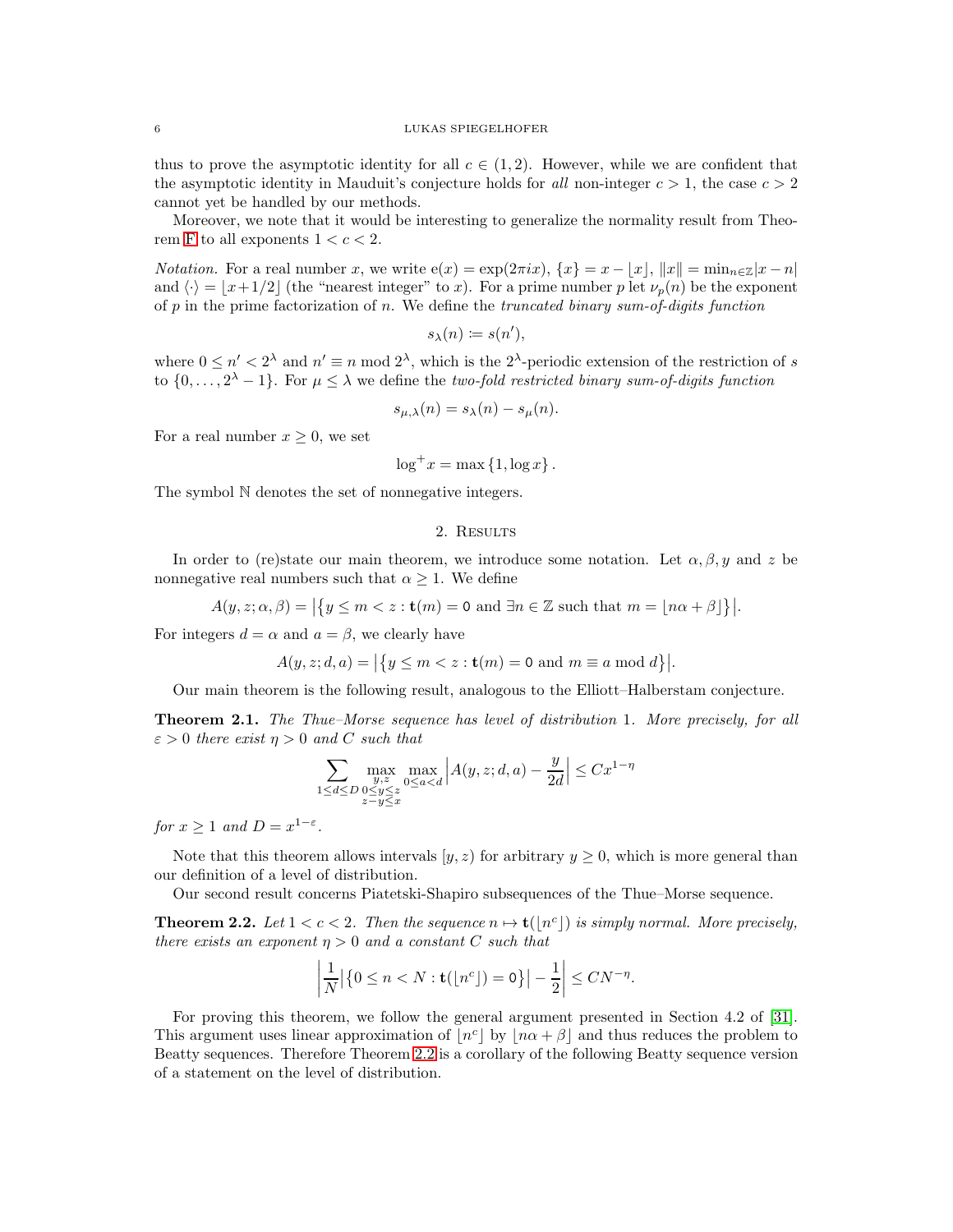<span id="page-6-0"></span>**Theorem 2.3.** Let  $0 < \theta_1 \leq \theta_2 < 1$ . There exist  $\eta > 0$  and C such that

$$
\int_{D}^{2D} \max_{\substack{y,z \ x^2 \to \beta \ge 0 \\ z - y \le x}} \max_{\beta \ge 0} \left| A(y,z;\alpha,\beta) - \frac{z - y}{2\alpha} \right| d\alpha \le Cx^{1-\eta}
$$

for all x and D such that  $x \ge 1$  and  $x^{\theta_1} \le D \le x^{\theta_2}$ .

In order to derive Theorem [2.2](#page-5-0) from this result, it is essential that we have the maximum over  $\beta$  inside the integral over  $\alpha$ , since we need to approximate  $\lfloor n^c \rfloor$  by inhomogeneous (shifted) Beatty sequences  $|n\alpha + \beta|$ .

Concerning Theorem [2.1,](#page-5-1) a version of this result without the maximum over a follows from work of Martin, Mauduit and Rivat, as we show now.

Remark. Martin, Mauduit and Rivat [\[23,](#page-21-26) Proposition 3] proved an estimate of a sum of type II containing the following special case: let  $a_m$  and  $b_n$  be complex numbers satisfying  $|a_m| \leq 1$ and  $|b_n| \leq 1$ . Assume that  $x \geq 2$ ,  $0 < \varepsilon \leq 1/2$ ,  $x^{\varepsilon} \leq M, N \leq x$  and  $MN \leq x$ . Then

$$
S_0 = \sum_{M < m \le 2M} \sum_{\substack{N < n \le 2N \\ mn \le x}} a_m b_n (-1)^{s(mn)} \ll x^{1-\eta}
$$

for an absolute implied constant and some  $\eta > 0$  only depending on  $\varepsilon$ . By dyadic decomposition and using the trivial estimate for  $n < x^{\varepsilon}$ , we obtain

$$
\sum_{M < m \le 2M} \left| \sum_{\substack{0 \le n \le 2N \\ mn \le x}} (-1)^{s(mn)} \right| \ll x^{1-\eta} \log N + Mx^{\varepsilon}
$$

for  $M$  and  $N$  satisfying the same restrictions, and with an implied constant that may depend on  $\varepsilon$ . Let x be given and assume that  $x^{\varepsilon} \leq M \leq x^{\theta}$  for some  $\theta \in (1/2, 1)$ . Set  $\varepsilon = \frac{1-\theta}{2} \leq 1/2$ and  $N = x/M$ . Then  $N \ge x^{\varepsilon}$  and the condition  $mn \le x$  implies  $n \le 2N$ . We obtain

$$
\sum_{M < m \le 2M} \left| \sum_{\substack{0 \le k \le x \\ k \equiv 0 \bmod m}} (-1)^{s(k)} \right| \ll x^{1-\eta} \log x + Mx^{\varepsilon}.
$$

We use dyadic decomposition again (in  $m$ ), moreover Fouvry and Mauduit [\[15\]](#page-21-14) in order to handle residue classes having small modulus m, that is,  $m \leq x^{\varepsilon}$ . Moreover, we note (as we did in [\[31\]](#page-21-16)) that the error term in their estimate [\[15,](#page-21-14) (1.6)] is in fact  $x^{1-\eta}$  for some  $\eta > 0$ , which follows from their Théorème 2. We obtain

$$
\sum_{1 \le d \le D} \left| \sum_{\substack{0 \le n \le x \\ n \equiv 0 \bmod{d}}} (-1)^{s(n)} \right| \le Cx^{1-\eta}
$$

 $\overline{1}$ 

for  $D = x^{\theta}$  and some  $\eta > 0$  and C depending on  $\theta$ . This is a weak version of a statement of the type "the Thue–Morse sequence has level of distribution 1", where  $\mathcal{Q}(d)$  has only one element. (We note that we could also handle the maximum over  $y \leq x$ , using the factor  $e(\beta mn)$  that appears in [\[23,](#page-21-26) Proposition 3].) The additional value of our paper lies in the maximum over the residue classes modulo d.

Finally, we note the following open questions concerning Theorems [2.1](#page-5-1) and [2.2:](#page-5-0)

- (1) In Theorem [2.1,](#page-5-1) can we choose  $D = x(\log x)^{-B}$  for some  $B > 0$  (using  $x(\log x)^{-A}$  as error term)?
- (2) Does Theorem [2.2](#page-5-0) hold for  $\lfloor x^2(\log x)^{-C} \rfloor$  (and similar sequences, possibly with a worse error term)?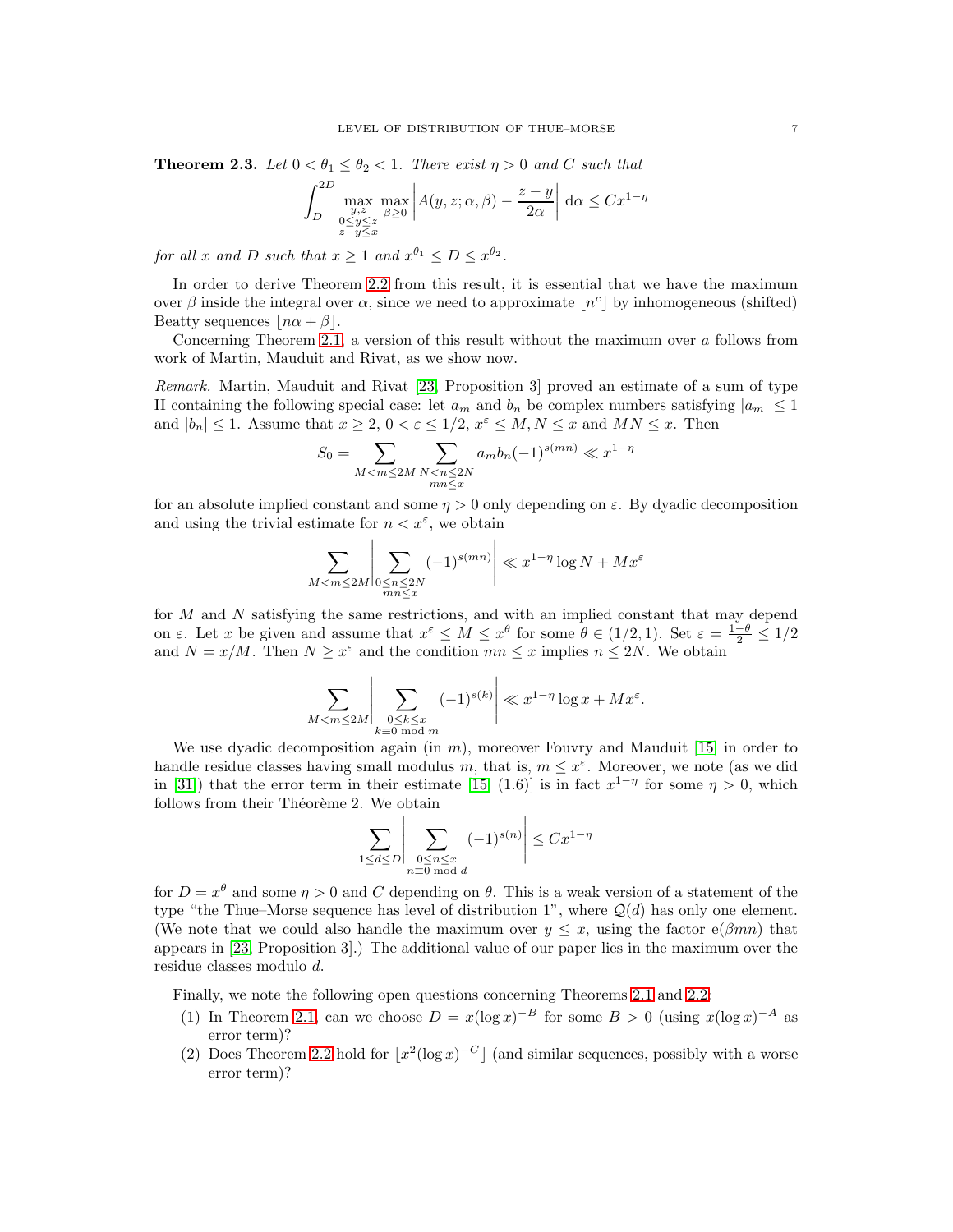Plan of the paper. In Section [3](#page-7-0) we state two results (Propositions [3.1](#page-7-1) and [3.2\)](#page-7-2) from which Theorems [2.1](#page-5-1) and [2.3](#page-6-0) follow, moreover an important Gowers uniformity norm estimate of the Thue–Morse sequence, Proposition [3.3.](#page-7-3) We also give an idea of the proof of Proposition [3.1.](#page-7-1) In Section [4](#page-8-0) we state lemmas needed for proving the results from Section [3.](#page-7-0) Section [5](#page-9-0) is devoted to proving Propositions [3.1](#page-7-1) and [3.2.](#page-7-2) Finally, we prove Proposition [3.3](#page-7-3) and a technical lemma appearing in the proof of Propositions [3.1](#page-7-1) and [3.2.](#page-7-2)

### 3. Auxiliary results

<span id="page-7-0"></span>As in our earlier paper with Müllner ([\[31,](#page-21-16) Section 4.1], and using Fouvry and Mauduit [\[15,](#page-21-14) Théorème 2 for handling small  $d$ , it is sufficient to prove the following two results in order to obtain our main theorems.

<span id="page-7-1"></span>**Proposition 3.1.** For real numbers  $N, D \geq 1$  and  $\xi$  set

<span id="page-7-4"></span>(3.1) 
$$
S_0 = S_0(N, D, \xi) = \sum_{D \le d < 2D} \max_{a \ge 0} \left| \sum_{0 \le n < N} e\left(\frac{1}{2}s(nd + a)\right)e(n\xi) \right|.
$$

Let  $\rho_2 \ge \rho_1 > 0$ . There exists an  $\eta > 0$  and a constant C such that

$$
\frac{S_0}{ND} \leq CN^{-\eta}
$$

holds for all  $\xi \in \mathbb{R}$  and all real numbers  $N, D \geq 1$  satisfying  $N^{\rho_1} \leq D \leq N^{\rho_2}$ .

<span id="page-7-2"></span>**Proposition 3.2.** For real numbers  $D, N \geq 1$  and  $\xi$  set

<span id="page-7-5"></span>(3.2) 
$$
S_0 = S_0(N, D, \xi) = \int_D^{2D} \max_{\beta \ge 0} \left| \sum_{0 \le n < N} e\left(\frac{1}{2} s\left(\lfloor n\alpha + \beta \rfloor\right)\right) e(n\xi) \right| d\alpha.
$$

Let  $\rho_2 \geq \rho_1 > 0$ . There exist  $\eta > 0$  and a constant C such that

$$
\frac{S_0}{ND} \leq CN^{-\eta}
$$

holds for all real numbers  $D, N \geq 1$  satisfying  $N^{\rho_1} \leq D \leq N^{\rho_2}$  and for all  $\xi \in \mathbb{R}$ .

In the proof of these results, we will use the following essential Gowers uniformity norm estimate of the Thue–Morse sequence (see Konieczny [\[21\]](#page-21-6)).

<span id="page-7-3"></span>**Proposition 3.3.** Let  $m \geq 2$  be an integer. There exists some  $\eta > 0$  and some C such that

$$
\frac{1}{2^{(m+1)\rho}}\sum_{\substack{0\leq n<2^{\rho}\\0\leq r_1,\dots,r_m<2^{\rho}}}\mathbf{e}\left(\frac{1}{2}\sum_{\varepsilon\in\{0,1\}^m}s_{\rho}(n+\varepsilon\cdot r)\right)\leq C2^{-\rho\eta}
$$

for all  $\rho \geq 0$ , where  $\varepsilon \cdot r = \sum_{1 \leq i \leq m} \varepsilon_i r_i$ .

We wish to give a rough idea of the proof of Proposition [3.1](#page-7-1) (Proposition [3.2](#page-7-2) being proved essentially in the same way.)

Idea of the proof of Proposition [3.1.](#page-7-1) The key idea is to reduce the number of digits that have to be taken into account, and thus to replace the sum-of-digits function s by its truncated version  $s_{\rho}$ . Here  $2^{\rho}$  will be significantly smaller than N, so that (we simplify things a bit to convey the idea) we may replace the sum over  $s(nd + a)$  by a full sum over the periodic function  $s<sub>o</sub>(n)$ . This reducing of the digits is achieved by a refinement of the method used by Müllner and the author [\[31\]](#page-21-16), which in turn builds on the ideas from the papers [\[27,](#page-21-22) [28\]](#page-21-15) by Mauduit and Rivat.

First, we apply van der Corput's inequality and use a "carry propagation lemma" in order to replace s by  $s_\lambda$ . In general,  $2^\lambda$  will be much larger than N, so that we have to reduce  $\lambda$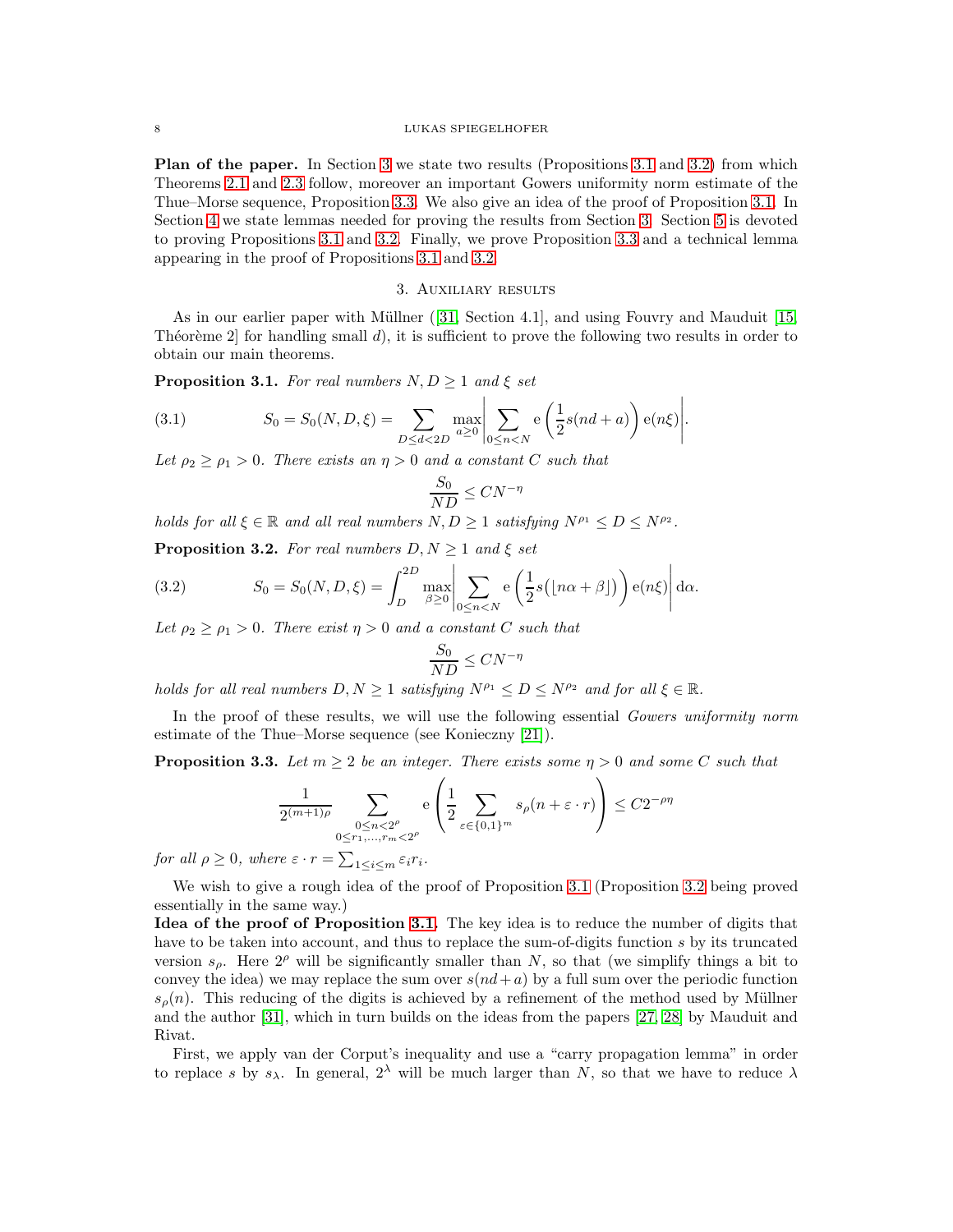further. The next step is to apply the generalized van der Corput inequality repeatedly. With each application, we remove  $\mu$  many digits. This is achieved by appealing to the Dirichlet approximation theorem, by which we can find a multiple of  $\alpha = d/2^{j\mu}$  that is close to a multiple of  $2^{\mu}$ . This property can be used to discard the  $\mu$  lowest digits.

By this repeated application the estimate is reduced to an estimate of a so-called Gowers uniformity norm of the Thue–Morse sequence; a related estimate was recently given by Konieczny [\[21\]](#page-21-6).

# 4. Lemmas

<span id="page-8-0"></span>We have the following series of lemmas that can also be found in our earlier paper with Müllner [\[31\]](#page-21-16).

The first lemma can be proved by elementary considerations.

<span id="page-8-3"></span>**Lemma 4.1.** Let  $a, b \in \mathbb{R}$  and  $n \in \mathbb{N}$ .

- <span id="page-8-4"></span>(4.1) If  $||a|| < \varepsilon$  and  $||b|| \geq \varepsilon$ , then  $|a+b| = \langle a \rangle + |b|$ .
- (4.2)  $||na|| < n||a||.$
- <span id="page-8-2"></span>(4.3) If  $||a|| < \varepsilon$  and  $2n\varepsilon < 1$ , then  $\langle na \rangle = n\langle a \rangle$ .

As an essential tool, we will use repeatedly the following generalized van der Corput inequality [\[27,](#page-21-22) Lemme 17].

**Lemma 4.2.** Let I be a finite interval containing N integers and let  $z_n$  be a complex number for  $n \in I$ . For all integers  $K \geq 1$  and  $R \geq 1$  we have

(4.4) 
$$
\left|\sum_{n\in I} z_n\right|^2 \leq \frac{N + K(R-1)}{R} \sum_{0 \leq |r| < R} \left(1 - \frac{|r|}{R}\right) \sum_{\substack{n\in I \\ n + K r \in I}} z_{n + K r} \overline{z_n}.
$$

Assume that  $\alpha$  is a real number and N is a nonnegative integer. We define the *discrepancy* of the sequence  $n\alpha$  modulo 1:

<span id="page-8-1"></span>
$$
D_N(\alpha) = \sup_{\substack{0 \le x \le 1 \\ y \in \mathbb{R}}} \left| \frac{1}{N} \sum_{n < N} c_{[0,x)+y+\mathbb{Z}}(n\alpha) - x \right|.
$$

Applying this definition, using  $x = 1/(KT)$  and  $\alpha/K$  instead of  $\alpha$ , we obtain the following lemma.

<span id="page-8-5"></span>**Lemma 4.3.** Let J be an interval in R containing N integers and let  $\alpha$  and  $\beta$  be real numbers. Assume that t, T, k and K are integers such that  $0 \le t < T$  and  $0 \le k < K$ . Then

$$
\left| \left\{ n \in J : \frac{t}{T} \le \left\{ n\alpha + \beta \right\} < \frac{t+1}{T}, \left\lfloor n\alpha + \beta \right\rfloor \equiv k \bmod K \right\} \right| = \frac{N}{KT} + O\left( ND_N\left( \frac{\alpha}{K} \right) \right)
$$

with an absolute implied constant.

In the estimation of our error terms, we will use the following mean discrepancy results.

<span id="page-8-6"></span>**Lemma 4.4.** For integers  $\mu \geq 0$  and  $N \geq 1$  we have

$$
\sum_{0 \le d < 2^{\mu}} D_N\left(\frac{d}{2^{\mu}}\right) \ll \frac{N + 2^{\mu}}{N} (\log^+ N)^2.
$$

Moreover, the estimate

$$
\int_0^1 D_N(\alpha) \, \mathrm{d}\alpha \ll \frac{(\log^+ N)^2}{N}
$$

holds. The implied constants in these estimates are absolute.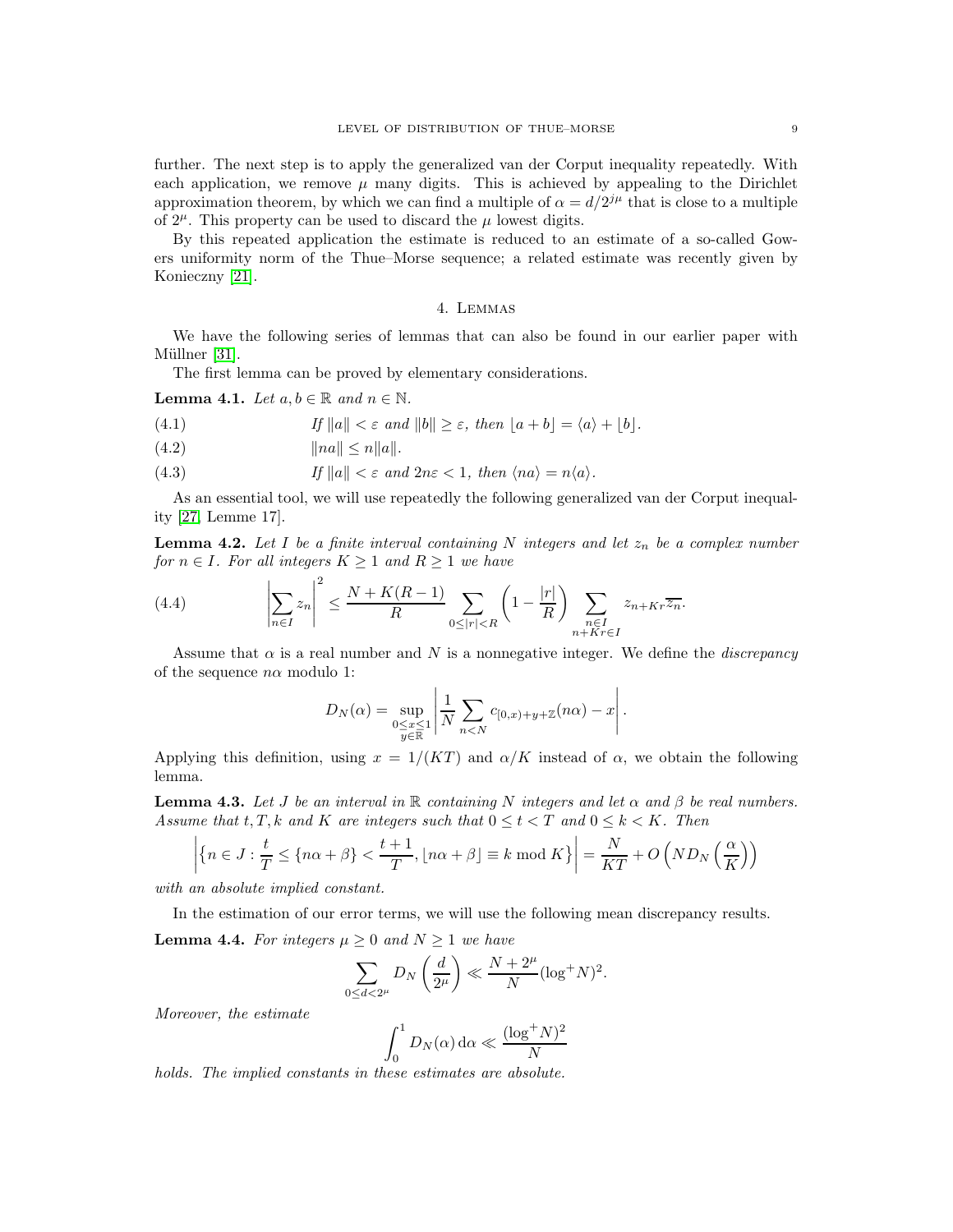The following "carry propagation lemma" will allow us to replace the sum-of-digits function s by its truncated version  $s_\lambda$ . Statements of this type were used by Mauduit and Rivat in their papers on the sum of digits of primes and squares [\[27,](#page-21-22) [28\]](#page-21-15).

<span id="page-9-2"></span>**Lemma 4.5.** Let r, N,  $\lambda$  be nonnegative integers and  $\alpha > 0, \beta \geq 0$  real numbers. Assume that I is an interval containing N integers. Then

$$
|\{n\in I: s(\lfloor(n+r)\alpha+\beta\rfloor)-s(\lfloor n\alpha+\beta\rfloor)\neq s_{\lambda}(\lfloor(n+r)\alpha+\beta\rfloor)-s_{\lambda}(\lfloor n\alpha+\beta\rfloor)\}|
$$
  
\$\leq r(N\alpha/2^{\lambda}+2).

Let  $\mathcal{F}_n$  the set of rational numbers  $p/q$  such that  $1 \leq q \leq n$ , the Farey series of order n. Each  $a \in \mathcal{F}_n$  has two neighbours  $a_L, a_R \in \mathcal{F}_n$ , satisfying  $a_L < a < a_R$  and  $(a_L, a) \cap \mathcal{F}_n = (a, a_R) \cap \mathcal{F}_n =$ ∅. We have the following elementary lemma concerning this set (see [\[20,](#page-21-27) chapter 3]).

<span id="page-9-1"></span>**Lemma 4.6.** Assume that  $a/b$ ,  $c/d$  are reduced fractions such that  $b, d > 0$  and  $a/b < c/d$ . Then  $a/b < (a+c)/(b+d) < c/d$ . If  $a/b$  and  $c/d$  are neighbours in the Farey series  $\mathcal{F}_n$ , then  $bc - ad = 1$  and  $b + d > n$ , moreover

$$
(a + c)/(b + d) - a/b < \frac{1}{bn}
$$
 and  $c/d - (a + c)/(b + d) < \frac{1}{dn}$ .

Let  $\alpha \in \mathbb{R}$  and Q a positive integer. We assign a fraction  $p_Q(\alpha)/q_Q(\alpha)$  to  $\alpha$  according to the Farey dissection of the reals: consider reduced fractions  $a/b < c/d$  that are neighbours in the Farey series  $\mathcal{F}_Q$ , such that  $a/b \leq \alpha < c/d$ . If  $\alpha < (a+c)/(b+d)$ , then set  $p_Q(\alpha) = a$  and  $q_Q(\alpha) = b$ , otherwise set  $p_Q(\alpha) = c$  and  $q_Q(\alpha) = d$ . Lemma [4.6](#page-9-1) implies

(4.5) 
$$
\left| q_Q(\alpha)\alpha - p_Q(\alpha) \right| < Q^{-1}.
$$

<span id="page-9-0"></span>We will call an interval of the form  $\{\alpha \in \mathbb{R} : p_Q(\alpha) = p, q_Q(\alpha) = q\}$  a Farey interval around  $p/q$ .

### <span id="page-9-3"></span>5. Proof of Propositions [3.1](#page-7-1) and [3.2](#page-7-2)

As in the proof of Proposition 2.5 in [\[31\]](#page-21-16), it is sufficient to prove that there exists  $\eta > 0$  and a constant  $C$  such that

$$
\frac{S_0(N,2^{\nu},\xi)}{N2^{\nu}}\leq CN^{-\eta}
$$

for all real numbers  $\xi$  and for all positive integers N and  $\nu$  such that there exists a real number  $D \ge 1$  satisfying  $N^{\rho_1} \le D \le N^{\rho_2}$  and  $D < 2^{\nu} \le 2D$ , where  $S_0$  is defined according to [\(3.1\)](#page-7-4) and [\(3.2\)](#page-7-5).

In order to treat the two propositions to some extent in parallel, we will work with two measures  $\mu$ : for Proposition [3.1](#page-7-1) we take the measure defined by  $\mu(A) = |A \cap \mathbb{Z}|$ , while for Proposition [3.1,](#page-7-1)  $\mu$  is the Lebesgue measure. Moreover, we note that in this proof, implied constants in estimates depend only on m.

By Cauchy–Schwarz, followed by van der Corput's inequality  $(4.4)$   $(R_0$  will be specified later), we obtain

$$
\left| S_0(N, 2^{\nu}, \xi) \right|^2 \le 2^{\nu} \frac{N + R_0}{R_0} \int_{2^{\nu}}^{2^{\nu+1}} \sup_{\beta \ge 0} \sum_{0 \le |r_0| < R_0} \left( 1 - \frac{|r_0|}{R_0} \right) e(r_0 \xi)
$$
\n
$$
\times \sum_{\substack{0 \le n < N \\ 0 \le n + r_0 < N}} e\left( \frac{1}{2} s \left( \lfloor (n + r_0)\alpha + \beta \rfloor \right) - \frac{1}{2} s \left( \lfloor n\alpha + \beta \rfloor \right) \right) d\mu(\alpha)
$$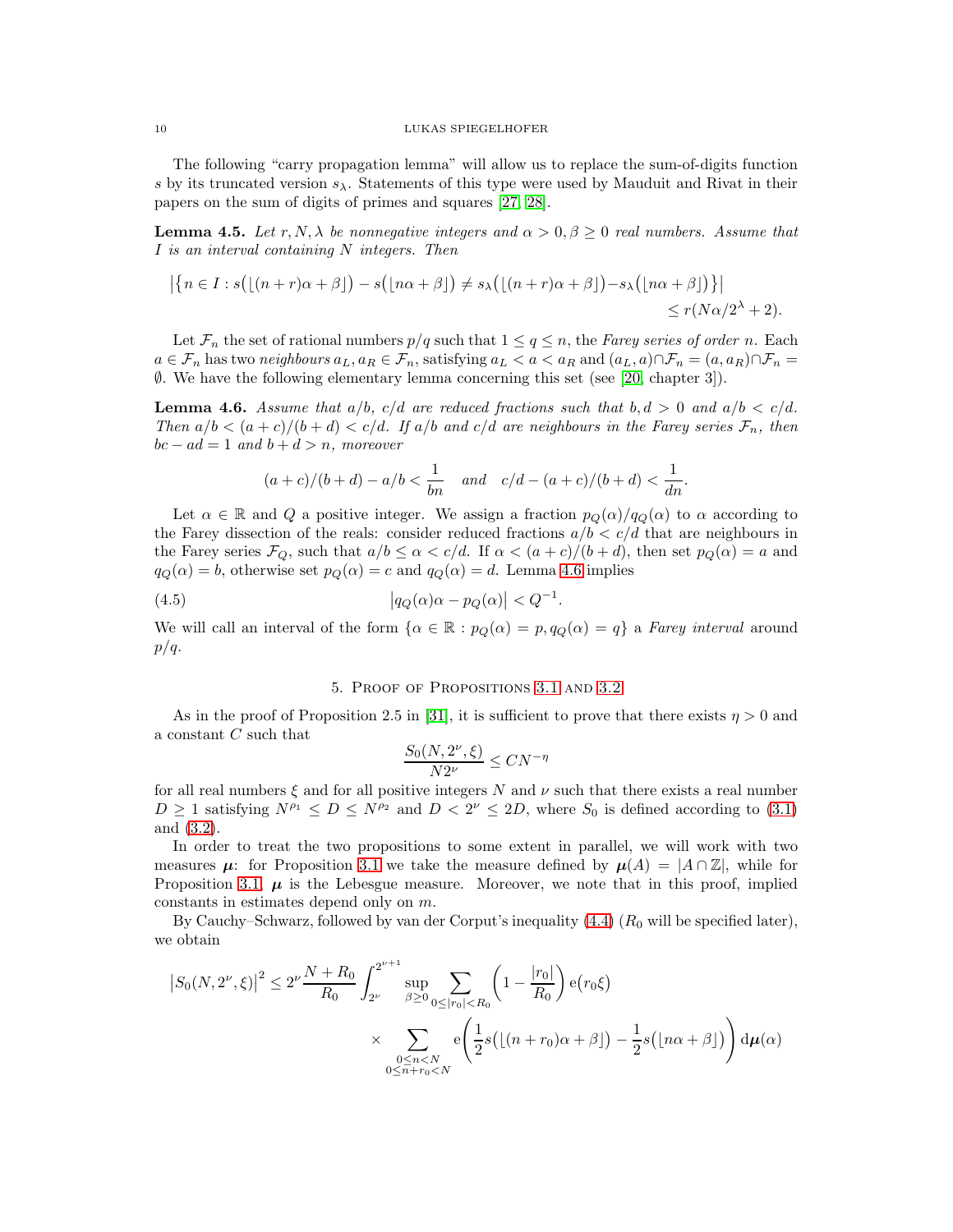We apply the "carry propagation lemma" (Lemma [4.5\)](#page-9-2), treat the summand  $r_0 = 0$  separately, and omit the condition  $0 \leq n + r_0 < N$ . Moreover, we consider  $r_0$  and  $-r_0$  synchronously. In this way we obtain for all  $\lambda \geq 0$ 

$$
|S_0(N, 2^{\nu}, \xi)|^2 \ll (2^{\nu} N)^2 E_0 + \frac{2^{\nu} N}{R_0} \sum_{1 \leq r_0 < R_0} \times \int_{2^{\nu}}^{2^{\nu+1}} \sup_{\beta \geq 0} \left| \sum_{0 \leq n < N} e\left(\frac{1}{2} s_{\lambda} \left( \lfloor (n+r_0)\alpha + \beta \rfloor \right) - \frac{1}{2} s_{\lambda} \left( \lfloor n\alpha + \beta \rfloor \right) \right) \right| d\mu(\alpha),
$$

where

$$
E_0 = \frac{1}{R_0} + \frac{R_0 2^{\nu}}{2^{\lambda}} + \frac{R_0}{N}.
$$

We apply Cauchy–Schwarz on the sum over  $r_0$  and the integral over  $\alpha$  in order to prepare our expression for another application of van der Corput's inequality. It follows that

$$
\left|S_0(N,2^{\nu},\xi)\right|^4 \ll \frac{2^{3\nu}N^2}{R_0} \sum_{1 \leq r_0 < R_0} \int_{2^{\nu}}^{2^{\nu+1}} \sup_{\beta \geq 0} \left|S_1\right|^2 \mathrm{d}\mu(\alpha) + \left(2^{\nu}N\right)^4 E_0
$$

where

$$
S_1 = \sum_{0 \leq n < N} e\left(\frac{1}{2} s_{\lambda} \left(\lfloor (n+r_0)\alpha + \beta \rfloor\right) - \frac{1}{2} s_{\lambda} \left(\lfloor n\alpha + \beta \rfloor\right)\right).
$$

(Note that the error term is also squared, but if it is larger or equal to 1, the estimate is trivial anyway. We will use this argument again in a moment.) We apply van der Corput's inequality [\(4.4\)](#page-8-1) with  $R = R_1$  and  $K = K_1$  to be chosen later:

$$
|S_1|^2 \le \frac{N + K_1(R_1 - 1)}{R_1} \sum_{0 \le |r_1| < R_1} \left(1 - \frac{|r_1|}{R_1}\right)
$$
  
\$\times \sum\_{\substack{0 \le n < N \\ 0 \le n + r\_1 K\_1 < N}} e\left(\frac{1}{2} \sum\_{\varepsilon\_0, \varepsilon\_1 \in \{0, 1\}} s\_\lambda \left(\lfloor (n + \varepsilon\_0 r\_0 + \varepsilon\_1 r\_1 K\_1) \alpha + \beta \right) \right),\$

therefore, taking together the summands for  $r_1$  and  $-r_1$  and omitting the condition  $0 \leq n +$  $r_1K_1 < N$ ,

$$
\left|S_0(N,2^{\nu},\xi)\right|^4 \ll \frac{2^{3\nu}N^3}{R_0 R_1} \sum_{\substack{1 \leq r_0 < R_0\\0 \leq r_1 < R_1}} \int_{2^{\nu}}^{2^{\nu+1}} \sup_{\beta \geq 0} \left|S_2\right| \mathrm{d}\mu(\alpha) + \left(2^{\nu}N\right)^4 \left(E_0 + E_1\right),
$$

where

$$
S_2 = \sum_{0 \le n < N} e\left(\frac{1}{2} \sum_{\varepsilon_0, \varepsilon_1 \in \{0, 1\}} s_\lambda \big( \lfloor (n + \varepsilon_0 r_0 + \varepsilon_1 r_1 K_1) \alpha + \beta \rfloor \big) \right)
$$

and

$$
E_1 = \frac{R_1 K_1}{N}.
$$

Cauchy–Schwarz over  $r_0$ ,  $r_1$  and  $\alpha$  yields

$$
\left|S_0(N,\nu,\xi)\right|^8\ll \frac{2^{7\nu}N^6}{R_0R_1}\sum_{\substack{1\leq r_0
$$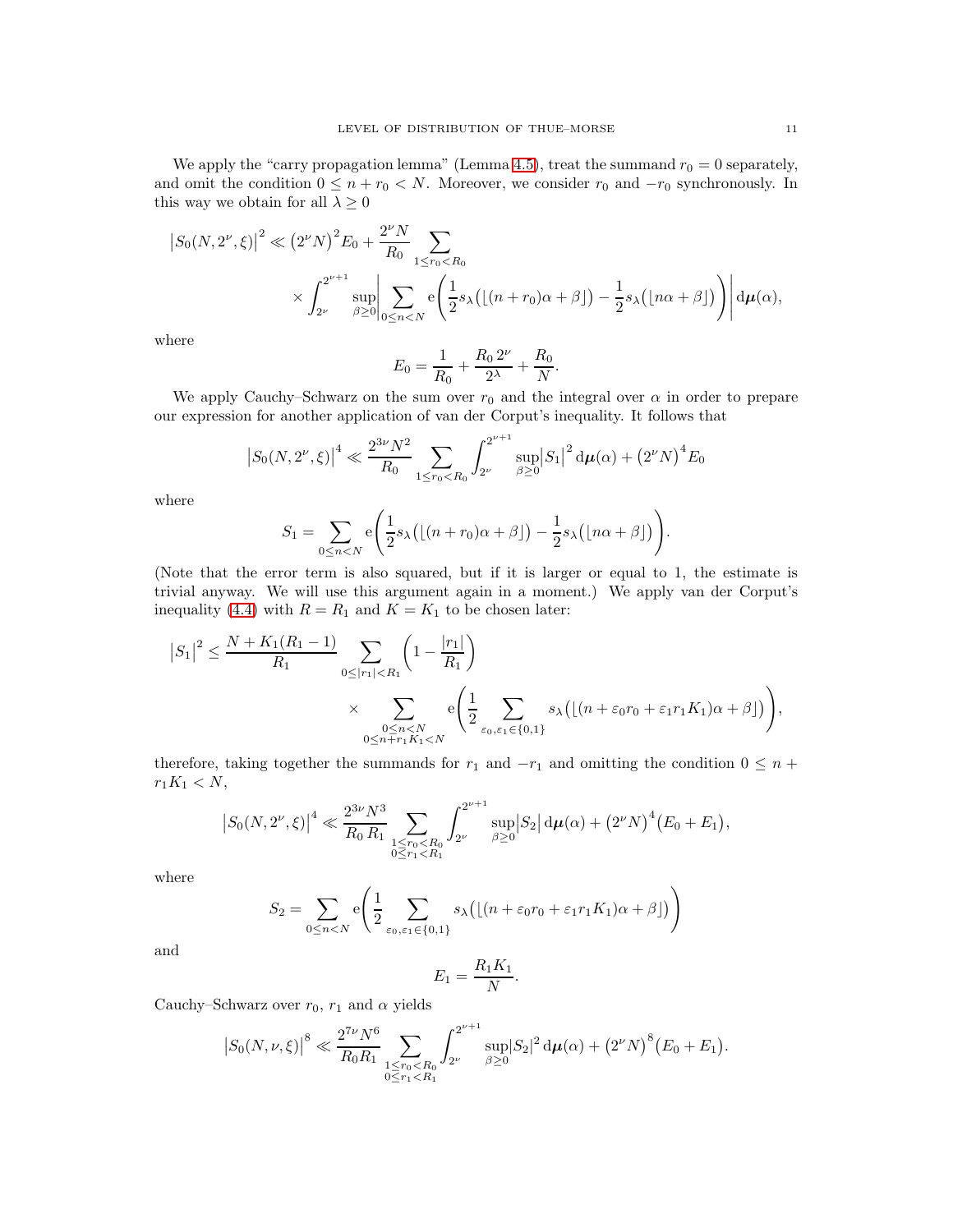We apply van der Corput's inequality with  $R = R_2$  and  $K = K_2$  to be chosen later:

$$
\frac{\left|S_0(N,2^{\nu},\xi)\right|^8}{\left(2^{\nu}N\right)^8} \ll \left(E_0 + E_1 + E_2\right) + \frac{1}{R_0R_1R_22^{\nu}N} \sum_{\substack{1 \le r_0 < R_0\\0 \le r_1 < R_1\\0 \le r_2 < R_2}} \int_{2^{\nu}}^{2^{\nu+1}} \sup_{\beta \ge 0} \left|S_3\right| \mathrm{d}\mu(\alpha)
$$

where

$$
S_3 = \sum_{0 \le n < N} e\left(\frac{1}{2} \sum_{\varepsilon_0, \varepsilon_1, \varepsilon_2 \in \{0, 1\}} s_\lambda \big( \lfloor n\alpha + \beta + \varepsilon_0 r_0 \alpha + \varepsilon_1 r_1 K_1 \alpha + \varepsilon_2 r_2 K_2 \alpha \rfloor \big) \right)
$$

and  $E_2 = R_2K_2/N$ . Continuing in this manner and replacing the range of integration (we note that we are going to choose  $\lambda > \nu$  later), we obtain

<span id="page-11-0"></span>
$$
(5.1) \left| \frac{S_0(N, 2^{\nu}, \xi)}{2^{\nu} N} \right|^{2^{m+1}} \ll (E_0 + E_1 + \dots + E_m) + \frac{1}{R_0 R_1 \cdots R_m 2^{\nu} N} \sum_{\substack{1 \le r_0 < R_0 \\ 0 \le r_i < R_i, 1 \le i \le m}} \int_0^{2^{\lambda}} \sup_{\beta \ge 0} |S_4| \, \mathrm{d} \mu(\alpha),
$$

where

$$
S_4 = \sum_{0 \leq n < N} e\left(\frac{1}{2} \sum_{\varepsilon_0, \dots, \varepsilon_m \in \{0, 1\}} s_\lambda \left(\lfloor n\alpha + \beta + \varepsilon_0 r_0 \alpha + \varepsilon_1 r_1 K_1 \alpha + \dots + \varepsilon_m r_m K_m \alpha \rfloor\right)\right)
$$

and

$$
E_0 = \frac{1}{R_0} + \frac{R_0 2^{\nu}}{2^{\lambda}} + \frac{R_0}{N},
$$
  
\n
$$
E_i = \frac{R_i K_i}{N} \quad \text{for } 1 \le i \le m.
$$

Now we choose the multiples  $K_1, \ldots, K_m$  in such a way that the number of digits to be taken into account is reduced from  $\lambda$  to  $\rho := \lambda - (m+1)\mu$ , where  $\mu$  is chosen later. For this we use Farey series, see [\(4.5\)](#page-9-3). Let

$$
K_1 = q_{2^{2\mu+2\sigma}} \left(\frac{\alpha}{2^{2\mu}}\right) q_{2^{\sigma}} \left(\frac{p_{2^{2\mu+2\sigma}}\left(\alpha/2^{2\mu}\right)}{2^{(m-1)\mu}}\right);
$$
  
\n
$$
K_i = q_{2^{\mu+2\sigma}} \left(\frac{\alpha}{2^{(i+1)\mu}}\right) q_{2^{\sigma}} \left(\frac{p_{2^{\mu+2\sigma}}\left(\alpha/2^{(i+1)\mu}\right)}{2^{(m-i)\mu}}\right) \quad \text{for } 2 \le i < m;
$$
  
\n
$$
K_m = q_{2^{\mu+\sigma}} \left(\frac{\alpha}{2^{(m+1)\mu}}\right),
$$

where  $\sigma$  is chosen later. Moreover, we set

$$
M_1 = p_{2^{2\mu+2\sigma}} \left(\frac{\alpha}{2^{2\mu}}\right) q_{2^{\sigma}} \left(\frac{p_{2^{2\mu+2\sigma}} (\alpha/2^{2\mu})}{2^{(m-1)\mu}}\right);
$$
  
\n
$$
M_i = p_{2^{\mu+2\sigma}} \left(\frac{\alpha}{2^{(i+1)\mu}}\right) q_{2^{\sigma}} \left(\frac{p_{2^{\mu+2\sigma}} (\alpha/2^{(i+1)\mu})}{2^{(m-i)\mu}}\right) \quad \text{for } 2 \le i < m;
$$
  
\n
$$
M_m = p_{2^{\mu+\sigma}} \left(\frac{\alpha}{2^{(m+1)\mu}}\right).
$$

By Lemma [4.6,](#page-9-1) estimating the second factor in the definition of  $K_i$  and  $M_i$  by  $2^{\sigma}$ , we have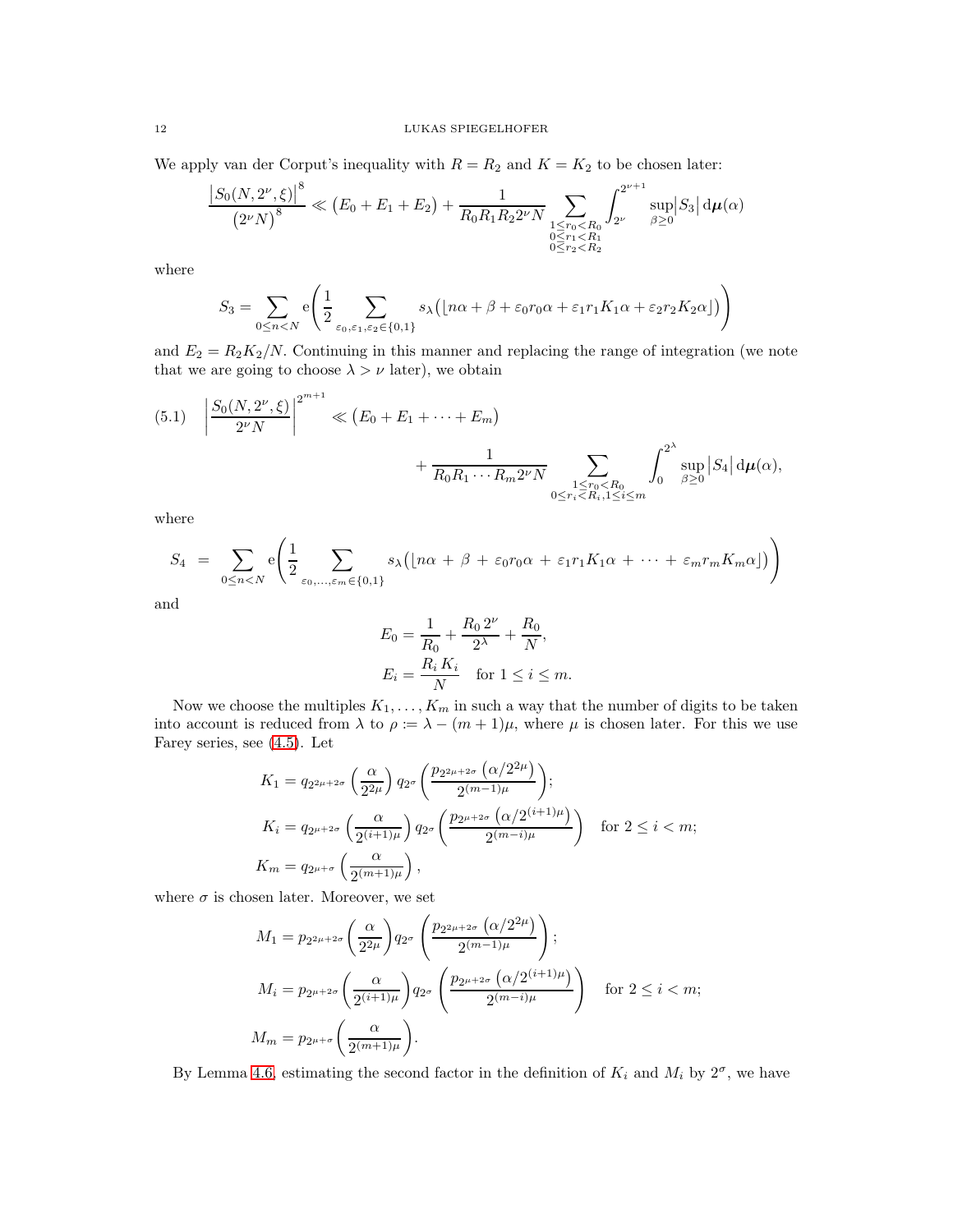<span id="page-12-0"></span>(5.2) 
$$
\begin{aligned} |K_1 \alpha - 2^{2\mu} M_1| &< 2^{-\sigma};\\ \left| \frac{K_i \alpha}{2^{i\mu}} - 2^{\mu} M_i \right| &< 2^{-\sigma} \quad \text{for } 2 \le i < m;\\ \left| \frac{K_m \alpha}{2^{m\mu}} - 2^{\mu} M_m \right| &< 2^{-\sigma}. \end{aligned}
$$

We are going to use these inequalities in order to replace  $r_iK_i\alpha$  in the sum  $S_4$ , starting with  $r_1K_1\alpha$ . We treat the case that  $\alpha$  is an integer first: in this case,  $K_1\alpha = 2^{2\mu}M_1$ , and by the fact that the arguments of  $s_\lambda$  corresponding to  $\varepsilon_1 = 0, 1$  differ by a multiple of  $2^{2\mu}$  we may shift the argument by  $2\mu$  digits and thus reduce the number of digits to be taken into account from  $\lambda$  to  $\lambda - 2\mu$ .

$$
S_4 = \sum_{0 \le n < N} e\left(\frac{1}{2} \sum_{\varepsilon_0, \dots, \varepsilon_m \in \{0, 1\}} s_{2\mu, \lambda} \left(\lfloor n\alpha + \beta \right.\right.\right.\left. + \varepsilon_0 r_0 \alpha + \varepsilon_1 r_1 M_1 2^{2\mu} + \varepsilon_2 r_2 K_2 \alpha + \dots + \varepsilon_m r_m K_m \alpha \rfloor\right)\right)
$$
\n
$$
= \sum_{0 \le n < N} e\left(\frac{1}{2} \sum_{\varepsilon_0, \dots, \varepsilon_m \in \{0, 1\}} s_{\lambda - 2\mu} \left(\left\lfloor \frac{n\alpha + \beta}{2^{2\mu}} + \frac{\varepsilon_0 r_0 \alpha}{2^{2\mu}} + \varepsilon_1 r_1 M_1 + \frac{\varepsilon_2 r_2 K_2 \alpha}{2^{2\mu}} + \dots + \frac{\varepsilon_m r_m K_m \alpha}{2^{2\mu}}\right\rfloor\right)\right).
$$

In the case  $\alpha \notin \mathbb{Z}$ , we use the inequalities [\(5.2\)](#page-12-0) and the argument that  $n\alpha$ -sequences are usually not close to an integer. This can be made precise as follows. Assume that

(5.3) knα + β ′ k ≥ R1/2 σ ,

 $\overline{a}$ 

where  $\beta' = \beta + \varepsilon_0 r_0 \alpha + \varepsilon_2 r_2 K_2 \alpha + \cdots + \varepsilon_m r_m K_m \alpha$ , and that  $2R_1 < 2^{\sigma}$ . Using the inequal-ity [\(4.3\)](#page-8-2) in Lemma [4.1](#page-8-3) with  $\varepsilon = 1/2^{\sigma}$ , where  $\sigma \ge 1$  is chosen later, and [\(4.5\)](#page-9-3), we obtain

<span id="page-12-1"></span>
$$
\langle r_1 K_1 \alpha \rangle = r_1 \langle K_1 \alpha \rangle = r_1 2^{2\mu} M_1.
$$

Applying [\(4.1\)](#page-8-4), setting  $\varepsilon = R_1/2^{\sigma}$ , we see that [\(5.3\)](#page-12-1) together with [\(5.2\)](#page-12-0) implies

$$
\lfloor n\alpha + r_1K_1\alpha + \beta' \rfloor = \lfloor n\alpha + r_1 2^{2\mu} M_1 + \beta' \rfloor.
$$

The number of n where hypothesis [\(5.3\)](#page-12-1) fails for some  $\varepsilon_0, \varepsilon_2, \ldots, \varepsilon_m$  can be estimated by discrepancy estimates for  $\{n\alpha\}$ -sequences: for all positive integers N and  $2R_1 < 2^{\sigma}$  we have

$$
\left| \{ n \in [0, N - 1] : ||n\alpha + \beta'|| \le R_1/2^{\sigma} \} \right|
$$
  
= 
$$
\left| \{ n \in [0, N - 1] : n\alpha + \beta' \in [-R_1/2^{\sigma}, R_1/2^{\sigma}] + \mathbb{Z} \} \right|
$$
  
= 
$$
\left| \{ n \in [0, N - 1] : n\alpha \in [0, 2R_1/2^{\sigma}] - \beta' - R_1/2^{\sigma} + \mathbb{Z} \} \right|
$$
  

$$
\le N D_N(\alpha) + 2R_1 N/2^{\sigma}.
$$

Therefore, the number of  $n \in [0, N-1]$  such that  $||n\alpha + \beta'|| \leq R_1/2^{\sigma}$  for some  $\varepsilon_0, \varepsilon_2, \ldots, \varepsilon_m \in$  $\{0,1\}$  is bounded by  $2^m N(D_N(\alpha)+2R_1/2^{\sigma})$ , which is  $\ll N(D_N(\alpha)+2R_1/2^{\sigma})$  by our convention that implied constants may depend on m.

We replace  $K_1\alpha$  by  $2^{2\mu}M_1$  and subsequently shift the digits by  $2\mu$  and obtain

$$
S_4 = \mathcal{O}(ND_N(\alpha) + NR_1/2^{\sigma}) + \sum_{0 \le n < N} e\left(\frac{1}{2} \sum_{\varepsilon_0, \dots, \varepsilon_m \in \{0, 1\}} s_{\lambda - 2\mu}\right) \left(\frac{n\alpha + \beta}{2^{2\mu}}\right)
$$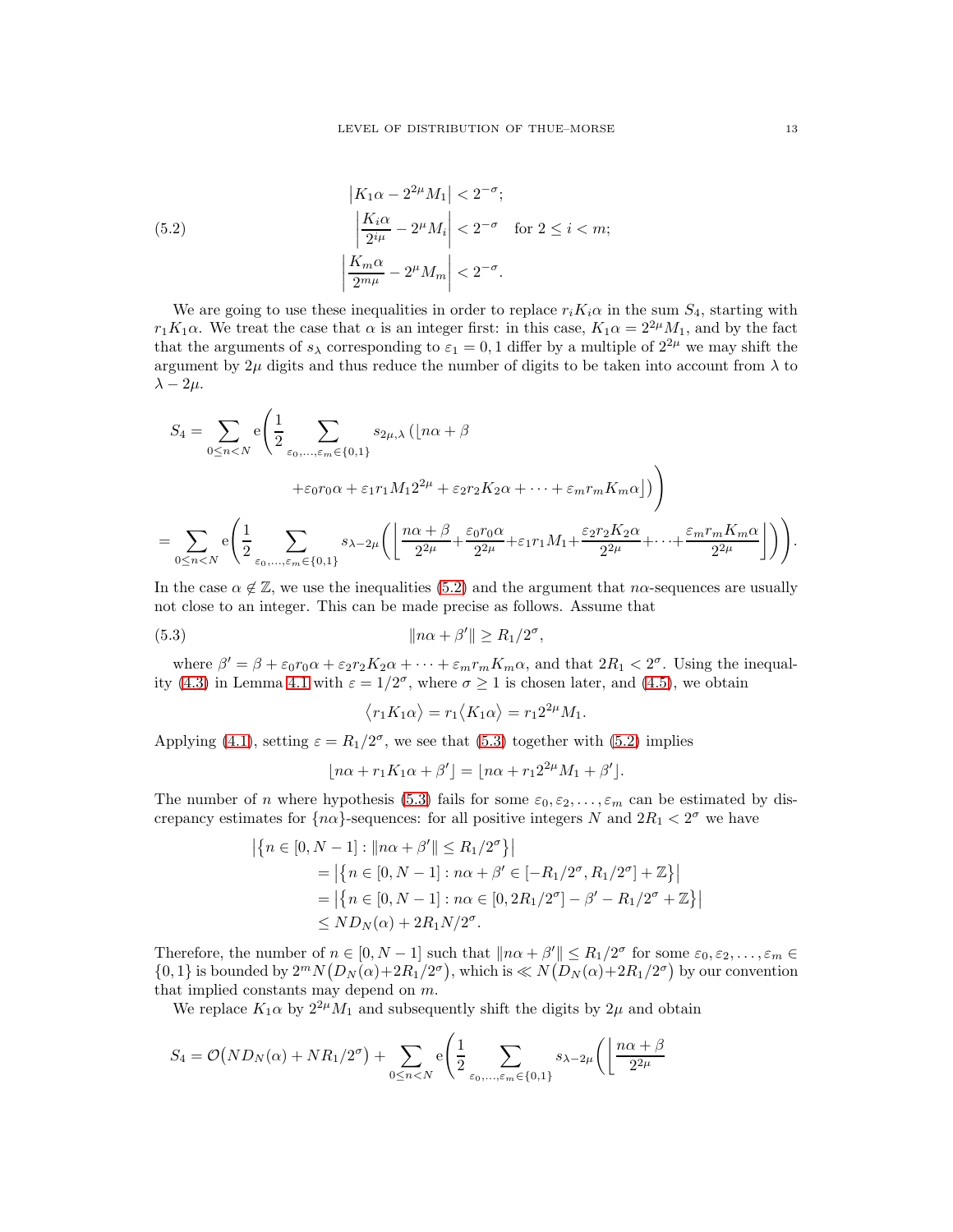$$
+\frac{\varepsilon_0 r_0 \alpha}{2^{2\mu}} + \varepsilon_1 r_1 M_1 + \frac{\varepsilon_2 r_2 K_2 \alpha}{2^{2\mu}} + \dots + \frac{\varepsilon_m r_m K_m \alpha}{2^{2\mu}} \bigg] \bigg) \bigg).
$$

Repeating this argument for all  $i \in \{2, \ldots, m\}$ , we obtain

$$
S_4 = N\mathcal{O}\left(\widetilde{D}_N(\alpha) + D_N\left(\frac{\alpha}{2^{2\mu}}\right) + \dots + D_N\left(\frac{\alpha}{2^{m\mu}}\right) + \frac{R_1 + \dots + R_m}{2^{\sigma}}\right) + \sum_{0 \le n < N} e\left(\frac{1}{2}\sum_{\varepsilon_1, \dots, \varepsilon_m \in \{0, 1\}} s_{\lambda - (m+1)\mu}\left(\left\lfloor\frac{n\alpha + \beta}{2^{(m+1)\mu}} + \frac{\varepsilon_0 r_0 \alpha}{2^{(m+1)\mu}} + \sum_{1 \le i \le m} \frac{\varepsilon_i r_i M_i}{2^{(m-i)\mu}}\right\rfloor\right)\right),
$$

where  $\widetilde{D}_N(\alpha) = D_N(\alpha)$  if  $\alpha \notin \mathbb{Z}$  and  $\widetilde{D}_N(\alpha) = 0$  otherwise.

Now the second factor in the definition of  $K_i$  comes into play. We use the definition of  $M_i$  together with the approximation property [\(4.5\)](#page-9-3), and apply the discrepancy estimate for  $n\alpha$  -sequences again to obtain

(5.4) 
$$
S_4 = N\mathcal{O}\left(\widetilde{D}_N(\alpha) + D_N\left(\frac{\alpha}{2^{2\mu}}\right) + \dots + D_N\left(\frac{\alpha}{2^{(m+1)\mu}}\right) + \frac{R_1 + \dots + R_m}{2^{\sigma}}\right) + S_5,
$$

where

<span id="page-13-2"></span>
$$
S_5 = \sum_{0 \le n < N} e\left(\frac{1}{2} \sum_{\varepsilon_0, \dots, \varepsilon_m \in \{0, 1\}} s_{\lambda - (m+1)\mu} \left( \left\lfloor \frac{n\alpha + \beta}{2^{(m+1)\mu}} + \frac{\varepsilon_0 r_0 \alpha}{2^{(m+1)\mu}} \right\rfloor + \sum_{1 \le i \le m} \varepsilon_i r_i \mathfrak{p}_i \right) \right),
$$

and

<span id="page-13-0"></span>(5.5)  
\n
$$
\mathfrak{p}_1 = p_{2^{\sigma}} \left( \frac{p_{2^{2\mu+2\sigma}} \left( \alpha/2^{2\mu} \right)}{2^{(m-1)\mu}} \right);
$$
\n
$$
\mathfrak{p}_i = p_{2^{\sigma}} \left( \frac{p_{2^{\mu+2\sigma}} \left( \alpha/2^{(i+1)\mu} \right)}{2^{(m-i)\mu}} \right) \quad \text{for } 2 \le i < m;
$$
\n
$$
\mathfrak{p}_m = p_{2^{\mu+\sigma}} \left( \frac{\alpha}{2^{(m+1)\mu}} \right).
$$

Our next goal is to remove the Beatty sequence occurring in  $S_5$ , and also to remove the integers  $\mathfrak{p}_i$ . The resulting expression can be handled by the Gowers norm estimate given in Proposition [3.3,](#page-7-3) which will finish the proof.

We start by splitting the Beatty sequence into two summands. Let  $t, T$  be integers such that  $0 \leq t < T$  and define

$$
S_6=\sum_{\substack{0\leq n< N\\ \frac{n\alpha+\beta}{2}\leq \left\{\frac{n\alpha+\beta}{2^{(m+1)\mu}}\right\}<\frac{t+1}{T}}} \mathrm{e}\Bigg(\frac{1}{2}\sum_{\varepsilon_0,...,\varepsilon_m\in\{0,1\}}s_{\lambda-(m+1)\mu}\bigg(\bigg\lfloor\frac{n\alpha+\beta+\varepsilon_0r_0\alpha}{2^{(m+1)\mu}}\bigg\rfloor+\sum_{1\leq i\leq m}\varepsilon_ir_i\mathfrak{p}_i\bigg)\Bigg).
$$

We define

<span id="page-13-1"></span>
$$
G = \left\{1 \leq t < T : \left[\frac{t}{T} + \frac{\varepsilon_0 r_0 \alpha}{2^{(m+1)\mu}}, \frac{t+1}{T} + \frac{\varepsilon_0 r_0 \alpha}{2^{(m+1)\mu}}\right) \cap \mathbb{Z} = \emptyset\right\}.
$$

Clearly we have  $|G| \geq T - 2$ , since we have to exclude at most one t. For  $t \in \{0, ..., T - 1\} \setminus G$ we estimate  $S_6$  trivially, using Lemma [4.3:](#page-8-5) we obtain

(5.6) 
$$
S_6 \ll \frac{N}{T} + ND_N \left( \frac{\alpha}{2^{(m+1)\mu}} \right).
$$

Assume that  $t \in G$  and that  $t/T \leq \{(n\alpha + \beta)/2^{(m+1)\mu}\} < (t+1)/T$ . Then

$$
\left\lfloor \frac{n\alpha+\beta}{2^{(m+1)\mu}} \right\rfloor + \frac{t}{T} + \frac{\varepsilon_0 r_0 \alpha}{2^{(m+1)\mu}} \le \frac{n\alpha+\beta+\varepsilon_0 r_0 \alpha}{2^{(m+1)\mu}} < \left\lfloor \frac{n\alpha+\beta}{2^{(m+1)\mu}} \right\rfloor + \frac{t+1}{T} + \frac{\varepsilon_0 r_0 \alpha}{2^{(m+1)\mu}}
$$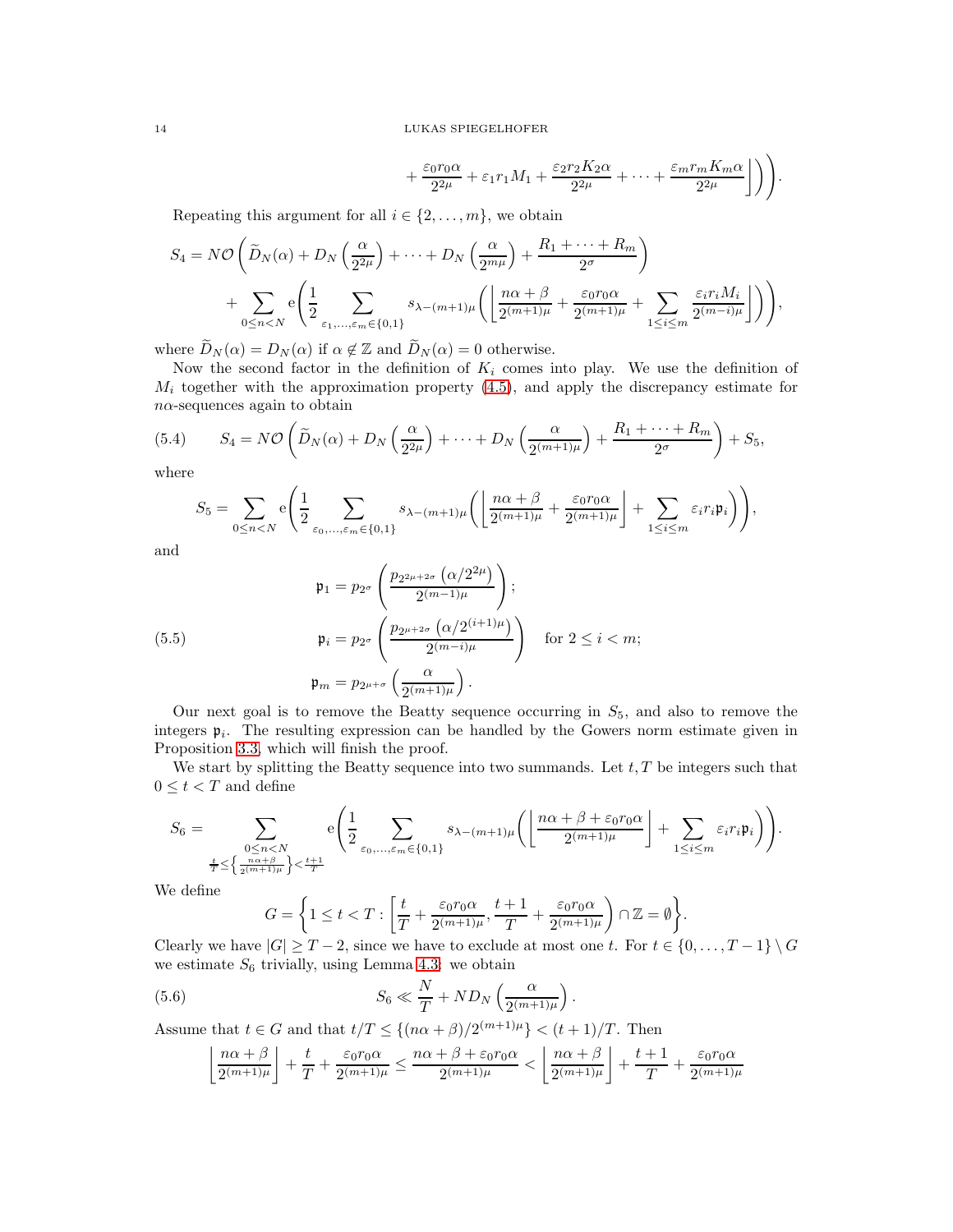and the assumption  $t \in G$  gives

$$
\left\lfloor \frac{n\alpha + \beta + \varepsilon_0 r_0 \alpha}{2^{(m+1)\mu}} \right\rfloor = \left\lfloor \frac{n\alpha + \beta}{2^{(m+1)\mu}} \right\rfloor + \left\lfloor \frac{t}{T} + \frac{\varepsilon_0 r_0 \alpha}{2^{(m+1)\mu}} \right\rfloor
$$

for  $\varepsilon_0 \in \{0,1\}$ . From these observations we obtain for  $t \in G$ :

$$
S_6 = \sum_{0 \leq k < 2^\rho} \sum_{\substack{0 \leq n < N \\ \frac{r}{T} \leq \left\{ \frac{n\alpha + \beta}{2^{(m+1)\mu}} \right\} < \frac{t+1}{T}}} e\left(\frac{1}{2} \sum_{\varepsilon_0, \dots, \varepsilon_m \in \{0,1\}} s_\rho\left( k + \left\lfloor \frac{t}{T} + \frac{\varepsilon_0 r_0 \alpha}{2^{(m+1)\mu}} \right\rfloor + \sum_{1 \leq i \leq m} \varepsilon_i r_i \mathfrak{p}_i \right)\right).
$$

Note that the Beatty sequence  $\lfloor (n\alpha + \beta)/2^{(m+1)\mu} \rfloor$  does not occur in the summand any more. We may therefore remove the second summation by estimating the number of times the three conditions under the summation sign are satisfied. At this point we want to stress the fact that N is going to be significantly larger than  $2^{\rho} = 2^{\lambda - (m+1)\mu}$ . Using Lemma [4.3](#page-8-5) and the usually very small discrepancy of  $n\alpha$ -sequences, this fact will enable us to remove the summation over n, while introducing only a negligible error term for most  $\alpha$ . This is the point in the proof where the successive "cutting away" of binary digits with the help of Farey series pays off.

By Lemma [4.3,](#page-8-5) applied with  $K = 2^{\rho}$ , and noting that  $\lambda = (m+1)\mu + \rho$ , we obtain for  $t \in G$ 

(5.7) 
$$
S_6 = \frac{N}{2^{\rho}T}S_7 + O\left(2^{\rho}ND_N\left(\frac{\alpha}{2^{\lambda}}\right)\right),
$$

where

<span id="page-14-0"></span>
$$
S_7 = \sum_{0 \le k < 2^{\rho}} \mathbf{e} \left( \frac{1}{2} \sum_{\varepsilon_0, \dots, \varepsilon_m \in \{0, 1\}} s_{\rho} \left( k + \left\lfloor \frac{t}{T} + \frac{\varepsilon_0 r_0 \alpha}{2^{(m+1)\mu}} \right\rfloor + \sum_{1 \le i \le m} \varepsilon_i r_i \mathfrak{p}_i \right) \right).
$$

We note the important fact that this expression is independent of  $\beta$ . This will allow us to remove the maximum over  $\beta$  inside the integral over  $\alpha$ , and thus prove the strong statement on the level of distribution.

We wish to simplify this expression in such a way that Proposition [3.3](#page-7-3) is applicable. To this end, we use the summation over  $r_i$  and the integral over  $\alpha$ . We define

$$
S_8 = \int_0^{2^{\lambda}} \sum_{0 \le r_1, \dots, r_m < 2^{\rho}} |S_7| \, \mathrm{d}\mu(\alpha),
$$

which is an expression that will appear when we expand the original sum  $S_0$ .

We are going to apply the argument that for most  $\alpha < 2^{\lambda}$  (with respect to  $\mu$ ) the 2-valuation of  $\mathfrak{p}_1,\ldots,\mathfrak{p}_m$  is small. For these  $\alpha$ , the term  $r_i \mathfrak{p}_i \bmod 2^\rho$  attains each  $k \in \{0,\ldots,2^\rho-1\}$  not too often, as  $r_i$  runs. We may therefore replace  $r_i \mathfrak{p}_1$  by  $r_i$  and thus obtain full sums over  $r_i$  (we note that we will set  $R_i = 2^{\rho}$  for  $1 \leq i \leq m$ ). In order to make this argument work, we are going to utilize the following technical result, the proof of which we give in section [5.2.](#page-18-0)

<span id="page-14-1"></span>**Lemma 5.1.** Let  $\mu, \lambda, \sigma, \gamma, m$  be nonnegative integers such that  $m \geq 2$  and

(5.8) 
$$
\lambda \ge (m+1)\mu, \quad \gamma \le \lambda - (m+1)\mu,
$$

$$
\mu \ge 4\sigma, \quad \sigma \ge \gamma \ge 1.
$$

Let  $\mathfrak{p}_1, \ldots, \mathfrak{p}_m$  be defined by [\(5.5\)](#page-13-0) and set

<span id="page-14-2"></span>
$$
A = \{ \alpha \in \{0,\ldots,2^{\lambda}-1\} : 2^{3\gamma} \mid \mathfrak{p}_i \text{ for some } i = 1,\ldots,m \}.
$$

Then

$$
|A| = \mathcal{O}(2^{\lambda - \gamma}).
$$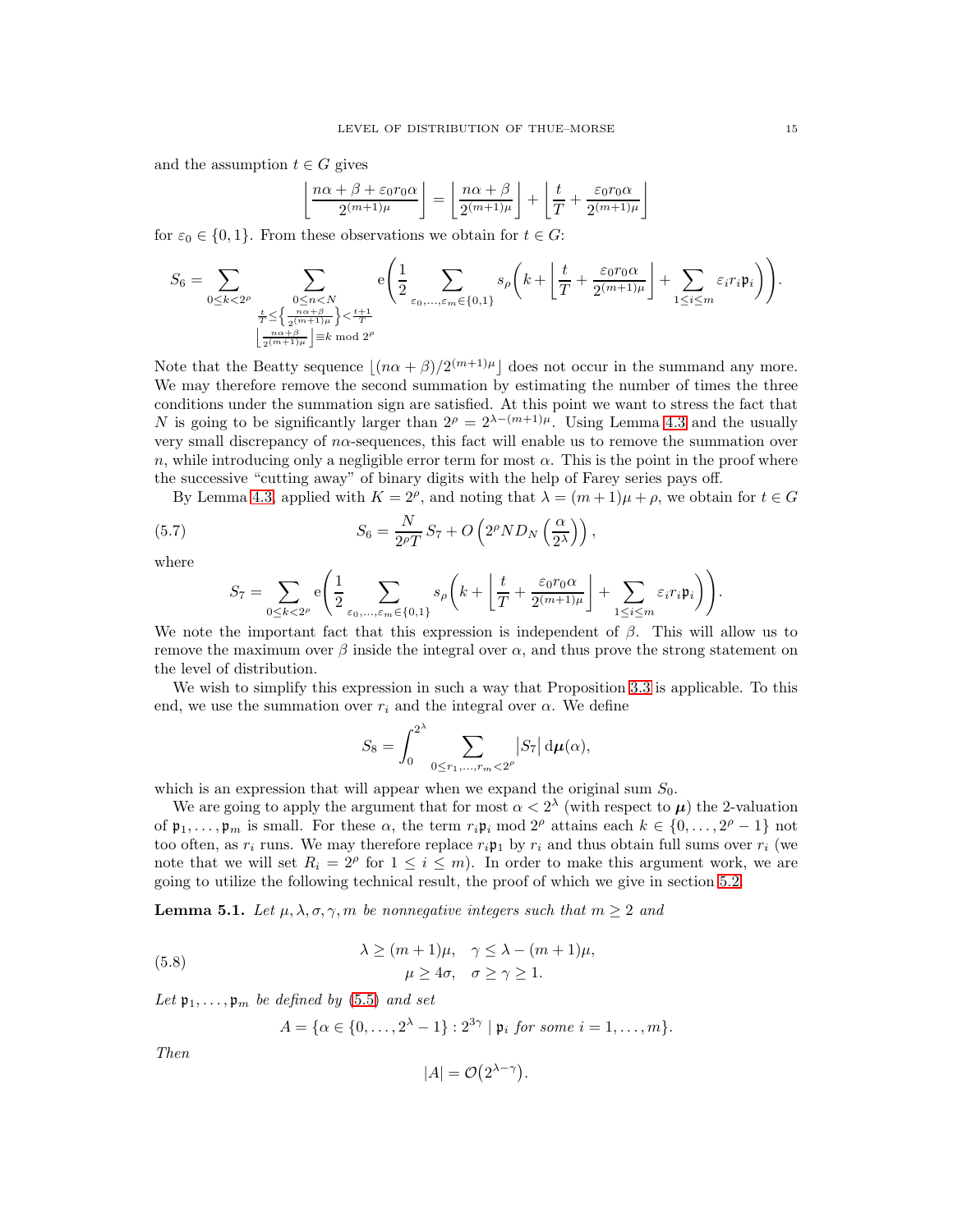Analogously, if

$$
A = \{ \alpha \in [0, 2^{\lambda}] : 2^{3\gamma} \mid \mathfrak{p}_i \text{ for some } i = 1, \dots, m \}.
$$

Then

$$
\lambda(A) = \mathcal{O}(2^{\lambda - \gamma}),
$$

where  $\lambda$  is the Lebesgue measure. The implied constants are independent of  $\mu, \lambda, \sigma$ , and  $\gamma$ .

Let A be defined as in this lemma. We choose  $R_i = 2^{\rho}$  for  $1 \le i \le m$ .

Assume that  $\alpha \notin A$ . Then by an elementary argument,  $r_i \mathfrak{p}_i \mod 2^{\rho}$  attains each value not more than  $2^{3\gamma}$  times, as  $r_i$  runs through  $\{0, \ldots, 2^{\rho} - 1\}$ . The contribution for  $\alpha \in A$  will be estimated trivially by the lemma. We obtain

$$
S_8 \le \mathcal{O}\left(2^{\lambda + (m+1)\rho - \gamma}\right) + 2^{3\gamma m} \int_0^{2^{\lambda}} \sum_{0 \le r_1, \dots, r_m < 2^{\rho}} |S_9| \, \mathrm{d}\mu(\alpha),
$$

where

$$
S_9 = \sum_{0 \le n < 2^{\rho}} \mathbf{e} \left( \frac{1}{2} \sum_{\varepsilon_0, \dots, \varepsilon_m \in \{0, 1\}} s_{\rho} \left( n + \left\lfloor \frac{t}{T} + \frac{\varepsilon_0 r_0 \alpha}{2^{(m+1)\mu}} \right\rfloor + \sum_{1 \le i \le k} \varepsilon_i r_i \right) \right).
$$

The next step is removing the remaining floor function, using the integral over  $\alpha$ . In the continuous case, the expression  $\left| t/T + r_0 K_0 \alpha / 2^{(m+1)\mu} \right|$  mod  $2^{\rho}$  runs through  $\{0, \ldots, 2^{\rho} - 1\}$  in a completely uniform manner. That is, for  $r_0 \neq 0$  we have

$$
\lambda\left(\left\{\alpha \in [0,2^{\lambda}]: \left\lfloor t/T + r_0 \alpha/2^{(m+1)\mu} \right\rfloor \equiv k \bmod 2^{\rho} \right\}\right) = 2^{\lambda - \rho},
$$

where  $\lambda$  is the Lebesgue measure. We consider the discrete case. Assume that  $r_0 \leq 2^{(m+1)\mu}$ (we will choose  $R_0$  very small at the end of the proof, so that this will be satisfied). Then the set of  $\alpha \in \{0, \ldots, 2^{\lambda} - 1\}$  such that  $\lfloor t/T + r_0 \alpha/2^{(m+1)\mu} \rfloor \equiv k \mod 2^{\rho}$  decomposes into at most  $r_0+1$  many intervals (note that  $\lambda = (m+1)\mu + \rho$ ), each having  $\leq 2^{(m+1)\mu}/r_0 + 1$  elements. In total we have  $\ll 2^{\lambda-\rho}$  elements, where the implied constant is absolute. It follows that

$$
S_8 \ll 2^{\lambda + (m+1)\rho - \gamma} + 2^{\lambda - \rho + 3\gamma m} \sum_{0 \le r_0, \dots, r_m < 2^{\rho}} |S_{10}(r_0, \dots, r_m)|,
$$

where

$$
S_{10}(r_0,\ldots,r_m) = \sum_{0 \le n < 2^\rho} \mathbf{e} \left( \frac{1}{2} \sum_{\varepsilon_0,\ldots,\varepsilon_m \in \{0,1\}} s_\rho \left( n + \sum_{0 \le i \le m} \varepsilon_i r_i \right) \right).
$$

As a final step in the procedure of reducing the main theorems to Proposition [3.3,](#page-7-3) we are going to to remove the absolute value around  $S_{10}$ . For brevity, we set

$$
g(n) = \sum_{\varepsilon_0, ..., \varepsilon_m \in \{0, 1\}} s_{\rho} \left( n + \sum_{0 \le i \le m} \varepsilon_i r_i \right)
$$

By the  $2^{\rho}$ -periodicity of g we have

$$
\sum_{0 \le r_0, \dots, r_m < 2^{\rho}} |S_{10}(r_0, \dots, r_m)|^2 = \sum_{0 \le r_0, \dots, r_m < 2^{\rho}} \sum_{0 \le n_1, n_2 < 2^{\rho}} e\left(\frac{1}{2}g(n_1) + \frac{1}{2}g(n_2)\right)
$$
\n
$$
= \sum_{0 \le r_0, \dots, r_m < 2^{\rho}} \sum_{0 \le n_1 < 2^{\rho}} \sum_{0 \le r_{m+1} < 2^{\rho}} e\left(\frac{1}{2}g(n_1) + \frac{1}{2}g(n_1 + r_{m+1})\right)
$$
\n
$$
= \sum_{0 \le r_0, \dots, r_{m+1} < 2^{\rho}} \sum_{0 \le n_1 < 2^{\rho}} e\left(\frac{1}{2}g(n_1) + \frac{1}{2}g(n_1 + r_{m+1})\right)
$$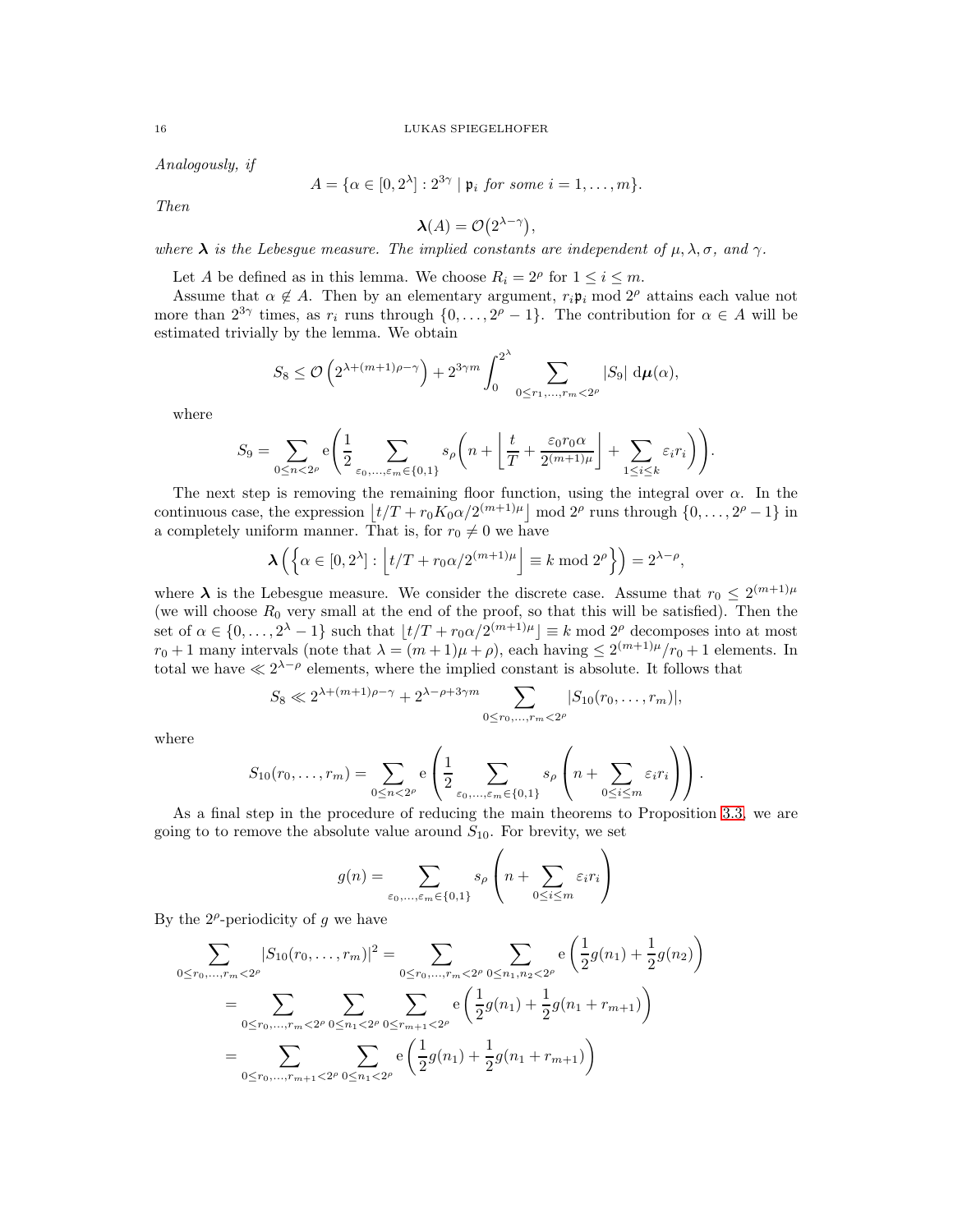<span id="page-16-0"></span> $\overline{ }$ 

$$
= \sum_{0 \le r_0, \dots, r_{m+1} < 2^{\rho}} \sum_{0 \le n_1 < 2^{\rho}} e\left(\frac{1}{2} \sum_{\varepsilon_0, \dots, \varepsilon_m \in \{0, 1\}} \sum_{\varepsilon_{m+1} \in \{0, 1\}} s_{\rho}(n_1 + \varepsilon \cdot r + \varepsilon_{m+1} r_{m+1})\right)
$$
\n
$$
= \sum_{0 \le r_0, \dots, r_{m+1} < 2^{\rho}} S_{10}(r_0, \dots, r_{m+1}).
$$

We have therefore removed the absolute value around  $S_{10}$  for the price an additional variable  $r_{m+1}$ . This means that we have reduced our main theorems to Proposition [3.3.](#page-7-3)

By this Proposition and Cauchy-Schwarz we obtain

(5.9) 
$$
S_8 \ll 2^{\lambda + (m+1)\rho} \left( 2^{-\gamma} + 2^{3\gamma m - \eta \rho} \right)
$$

for some  $\eta > 0$ .

It remains to collect the error terms and to choose values for the free variables. Using [\(5.7\)](#page-14-0) and [\(5.6\)](#page-13-1), we obtain

$$
S_5 \ll \sum_{t \notin G} \mathcal{O}\left(\frac{N}{T} + ND_N\left(\frac{\alpha}{2^{(m+1)\mu}}\right)\right) + \sum_{t \in G} \left(\frac{N}{2^{\rho}T}S_7 + \mathcal{O}\left(2^{\rho}ND_N\left(\frac{\alpha}{2^{\lambda}}\right)\right)\right)
$$

$$
= \frac{N}{2^{\rho}T} \sum_{t \in G} S_7 + \mathcal{O}\left(\frac{N}{T} + ND_N\left(\frac{\alpha}{2^{(m+1)\mu}}\right) + 2^{\rho}NTD_N\left(\frac{\alpha}{2^{\lambda}}\right)\right)
$$

and by  $(5.4)$  and  $(5.1)$  we obtain

<span id="page-16-1"></span>
$$
(5.10) \quad \left| \frac{S_0(N,\nu,\xi)}{2^{\nu}N} \right|^{2^{m+1}} \ll \mathcal{O}\left(\frac{1}{R_0} + \frac{R_0 2^{\nu}}{2^{\lambda}} + \frac{R_0}{N} + \frac{R_1 K_1}{N} \cdots + \frac{R_m K_m}{N} \right) + \frac{1}{2^{\nu}N} \int_0^{2^{\lambda}} N \mathcal{O}\left(\widetilde{D}_N(\alpha) + D_N\left(\frac{\alpha}{2^{2\mu}}\right) + \cdots + D_N\left(\frac{\alpha}{2^{(m+1)\mu}}\right) + \frac{R_1 + \cdots + R_m}{2^{\sigma}}\right) d\mu(\alpha), + \frac{1}{2^{\nu}N} \int_0^{2^{\lambda}} \mathcal{O}\left(\frac{N}{T} + N D_N\left(\frac{\alpha}{2^{(m+1)\mu}}\right) + 2^{\rho} N T D_N\left(\frac{\alpha}{2^{\lambda}}\right)\right) d\mu(\alpha), + \frac{1}{R_0 \cdots R_m 2^{\nu} N} \frac{N}{2^{\rho} T} \sum_{t \in G} \sum_{1 \le r_0 < R_0} \int_0^{2^{\lambda}} \sum_{0 \le r_1, \ldots, r_m < 2^{\rho}} |S_7| d\mu(\alpha).
$$

We employ the mean discrepancy estimates from Lemma [4.4.](#page-8-6) Assume that  $\delta \leq \lambda$ . In the continuous case we have

$$
\frac{1}{2^{\nu}} \int_0^{2^{\lambda}} D_N\left(\frac{\alpha}{2^{\delta}}\right) d\alpha \ll 2^{\lambda - \nu - \delta} \int_0^{2^{\delta}} D_N\left(\frac{\alpha}{2^{\delta}}\right) d\alpha \ll 2^{\lambda - \nu} \frac{(\log^+ N)^2}{N},
$$

while the discrete case gives

$$
\frac{1}{2^{\nu}}\sum_{0\leq d<2^{\lambda}}D_{N}\left(\frac{d}{2^{\delta}}\right)\ll 2^{\lambda-\delta-\nu}\frac{N+2^{\delta}}{N}(\log^{+}N)^{2}=2^{\lambda-\nu}(\log^{+}N)^{2}\left(\frac{1}{N}+\frac{1}{2^{\delta}}\right)
$$

In total, noting that  $\lambda \geq (m+1)\mu$ , the discrepancy terms can be estimated by

$$
\ll 2^{\lambda-\nu} (\log^+N)^2 2^{\rho} T\left(\frac{1}{N} + \frac{1}{2^{2\mu}}\right).
$$

By [\(5.9\)](#page-16-0), the last summand in [\(5.10\)](#page-16-1) can be estimated by

$$
\ll 2^{\lambda-\nu}\left(2^{-\gamma}+2^{3\gamma m-\eta\rho}\right).
$$

Moreover, using the facts  $R_1 = \cdots = R_m = 2^{\rho}$  and  $K_i \leq 2^{2\mu + 3\sigma}$  for  $1 \leq i \leq m$ , we obtain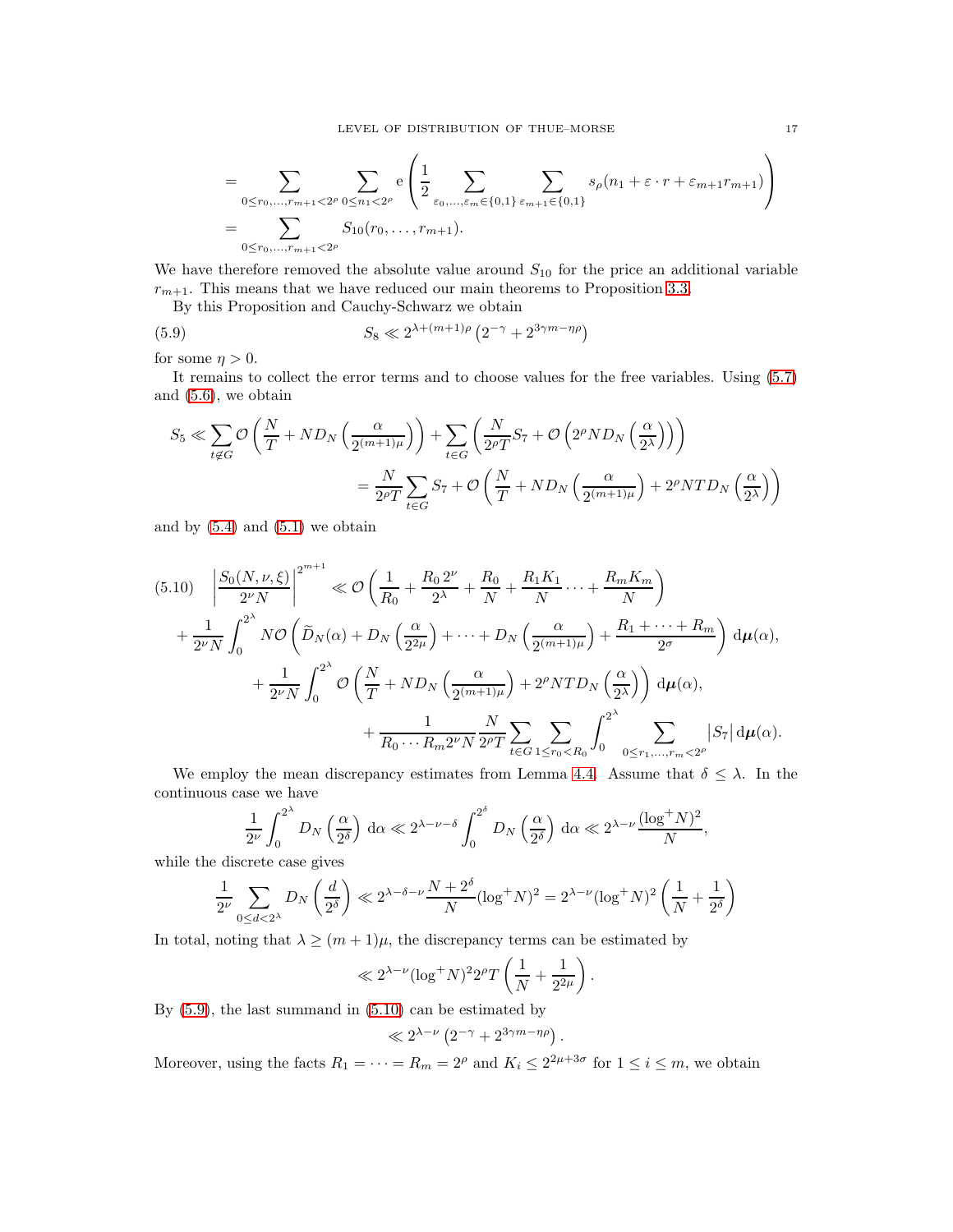<span id="page-17-0"></span>
$$
(5.11) \quad \left| \frac{S_0(N,\nu,\xi)}{2^{\nu}N} \right|^{2^{m+1}} \ll \frac{1}{R_0} + \frac{R_0 2^{\nu}}{2^{\lambda}} + \frac{R_0}{N} + \frac{2^{\rho+2\mu+3\sigma}}{N} + \frac{2^{\lambda-\nu}(\log^+ N)^2 2^{\rho} T \left(\frac{1}{N} + \frac{1}{2^{2\mu}}\right) + 2^{\rho-\sigma+\lambda-\nu} + \frac{1}{T} + 2^{\lambda-\nu} \left(2^{-\gamma} + 2^{3\gamma m - \eta\rho}\right)}{2^{\lambda-\nu}(\log^+ N)^2 2^{\rho} T \left(\frac{1}{N} + \frac{1}{2^{2\mu}}\right) + 2^{\rho-\sigma+\lambda-\nu} + \frac{1}{T} + 2^{\lambda-\nu} \left(2^{-\gamma} + 2^{3\gamma m - \eta\rho}\right)}
$$

with some implied constant only depending on  $m$ . Collecting also the requirements on the variables we assumed in the course of our calculation, we see that this estimate is valid as long as

(5.12) 
$$
R_0, T \ge 1, m \ge 2, \gamma, \nu, \lambda, \rho, \mu \ge 0, \quad R_1 = \cdots = R_m = 2^{\rho},
$$

$$
\lambda > \nu, \qquad \rho = \lambda - (m+1)\mu,
$$

$$
\gamma \le \rho < \sigma - 1, \qquad \mu \ge 4\sigma,
$$

$$
R_0 \le 2^{(m+1)\mu}.
$$

It remains to choose the variables within these constraints. Choose the integer  $j \geq 1$  in such a way that  $N^{j-1} \leq 2^{\nu} < N^j$  and set  $m = 3j - 1$ . Clearly,  $m \geq 2$ . We define

<span id="page-17-1"></span>
$$
\mu = \left\lfloor \frac{\nu}{m+1+1/8} \right\rfloor, \quad \sigma = \lfloor \mu/4 \rfloor, \quad \widetilde{\rho} = \nu - (m+1)\mu.
$$

We obtain the inequalities  $N \geq 2^{3\mu}$ ,  $\mu \geq 4\sigma$ ,  $\tilde{\rho} \geq 0$ . Moreover, for large  $\nu$  we obtain  $\tilde{\rho} \sim \mu/8$ .

Choose  $\gamma = \lfloor \tilde{\rho} \eta / (6m) \rfloor$  and  $R_0 = \lfloor 2^{\gamma/4} \rfloor$ . Then the last summand in [\(5.11\)](#page-17-0) is  $\ll 2^{\lambda - \nu} (2^{-\gamma} + 1)$  $(2-\tilde{\rho}\eta/2)\ll 2^{\lambda-\nu-\gamma}$ . Finally, set  $\lambda=\nu+\lfloor \gamma/2\rfloor$ ,  $T=2^{\gamma}$  and  $\rho=\lambda-(m+1)\mu$ . It follows that  $\rho = \tilde{\rho} + [\gamma/2] \sim \frac{\mu}{8}(1 + \eta/(12m)) \leq \mu/8 + \mu/192$ . Using these definitions, it is not hard to see that, for large N and  $\nu$ , the requirements [\(5.12\)](#page-17-1) are met.

Moreover, using the statements  $N^{\rho_1} \le D \le N^{\rho_2}$  and  $D < 2^{\nu} \le 2D$  we can easily esti-mate [\(5.11\)](#page-17-0) term by term and conclude that  $S_0(N, \nu, \xi)/(2^{\nu}N) \leq CN^{-\eta'}$  for some  $\eta' > 0$  and some constant C. This finishes the proof of Propositions [3.1](#page-7-1) and [3.2](#page-7-2) and therefore of our main theorems. It remains to prove our auxiliary results.

5.1. Proof of Proposition [3.3.](#page-7-3) We utilize ideas from the paper [\[21\]](#page-21-6) by Konieczny. Set

$$
A_{\rho}(\mathbf{a}) = \frac{1}{2^{(m+1)\rho}} \sum_{\substack{0 \leq n < 2^{\rho} \\ 0 \leq r_1, \dots, r_m < 2^{\rho}}} e\left(\frac{1}{2} \sum_{\varepsilon \in \{0,1\}^m} s_{\rho}(n+\varepsilon \cdot r + \mathbf{a}_{\varepsilon})\right).
$$

Then in analogy to equation (16) of [\[21\]](#page-21-6), we get after a similar calculation (using  $m \ge 2$ )

(5.13) 
$$
A_{\rho+1}(\mathbf{a}) = \frac{(-1)^{|\mathbf{a}|}}{2^{m+1}} \sum_{e_0, ..., e_m \in \{0,1\}} A_{\rho}(\delta(\mathbf{a}, e)),
$$

where  $|\mathbf{a}| = \sum_{\varepsilon \in \{0,1\}^m} \mathbf{a}_{\varepsilon}$  and

<span id="page-17-2"></span>
$$
\delta(\mathbf{a},e)_{\varepsilon} = \left\lfloor \frac{\mathbf{a}_{\varepsilon} + e_0 + \sum_{1 \leq i \leq m} \varepsilon_i e_i}{2} \right\rfloor.
$$

We define a directed graph with weighted edges according to [\(5.13\)](#page-17-2). The set of vertices is given by the set of families  $\mathbf{a} \in \mathbb{Z}^{\{0,1\}^m}$ . There is an edge from  $\mathbf{a}$  to b if and only if there is an  $e = (e_0, \ldots, e_m) \in \{0, 1\}^{m+1}$  such that  $\delta(\mathbf{a}, e) = \mathbf{b}$  and this edge has the weight

$$
w(\mathbf{a},\mathbf{b})=\frac{(-1)^{|\mathbf{a}|}}{2^{m+1}}\left|\left\{e\in\{0,1\}^{m+1}:\delta(\mathbf{a},e)=\mathbf{b}\right\}\right|.
$$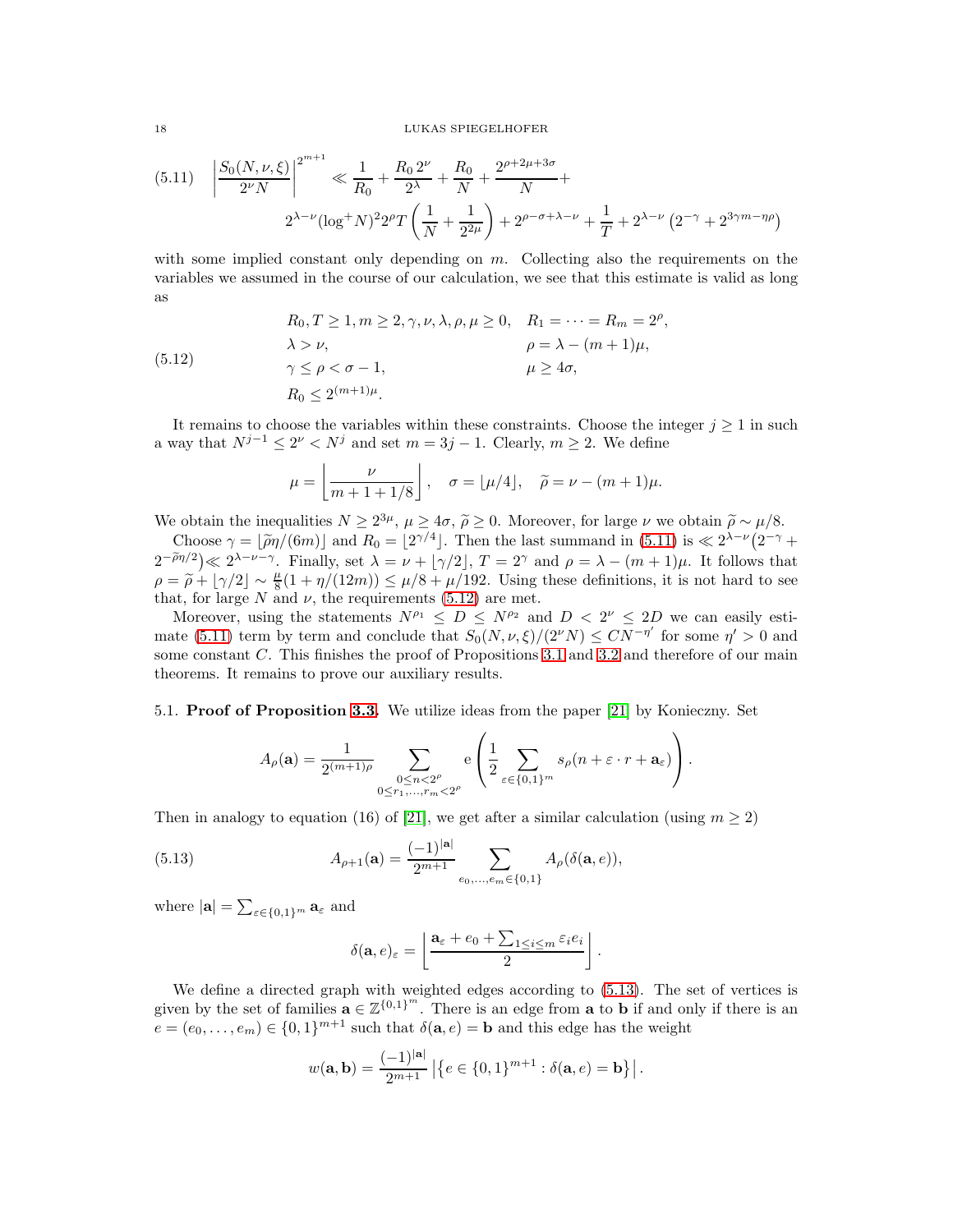Note that

(5.14) 
$$
\sum_{\mathbf{b}\in\mathbb{Z}\{0,1\}^m}|w(\mathbf{a},\mathbf{b})|=1,
$$

which we will need later. We are interested in the subgraph  $(V, E, w)$  induced by the set of vertices reachable from 0. This graph is finite: we have

<span id="page-18-1"></span>
$$
\max_{\varepsilon\in\{0,1\}^m} |\delta({\bf a},e)_\varepsilon|\leq \frac{1}{2}\left(\max_{\varepsilon\in\{0,1\}^m}|{\bf a}_\varepsilon|+m+1\right)
$$

and by induction, it follows that  $\max_{\varepsilon \in \{0,1\}^m} |\mathbf{a}_{\varepsilon}| < m+1$  for all  $\mathbf{a} \in V$ , which implies the finiteness of  $V$ .

Moreover, this subgraph is strongly connected. We prove this by showing that 0 is reachable from each  $\mathbf{a} \in V$ . This follows immediately by considering the path  $(\mathbf{a} = \mathbf{a}^{(0)}, \mathbf{a}^{(1)}), \ldots, (\mathbf{a}^{(k)}, \mathbf{a}^{(k+1)})$ defined by  $\mathbf{a}^{(j+1)} = \delta(\mathbf{a}^{(k)}, (0, \ldots, 0)).$  It is clear from the definition of  $\delta$  that such a path reaches **0** if  $k$  is large enough.

We wish to apply [\(5.13\)](#page-17-2) recursively. We therefore define, for two vertices  $\mathbf{a}, \mathbf{b} \in V$  and a positive integer k, the weight  $w_k(a, b)$  as the sum of all weights of paths of length k from a to b. (Here the weight of a path is the product of the weights of the edges.)

In order to prove Proposition [3.3,](#page-7-3) it is sufficient to prove that there is a  $k$  such that

$$
\sum_{\mathbf{b}\in V} |w_k(\mathbf{a},\mathbf{b})| < 1
$$

for all  $a \in V$ . In order to prove this, it is sufficient, by the strong connectedness of the graph and  $(5.14)$ , to prove that there are two paths of the same length from **0** to **0** such that their respective weights have different sign. One of this paths is the trivial one, choosing  $e_0 = \cdots = e_m = 0$  in each step. This path has positive weight.

For the second path, we follow Konieczny [\[21,](#page-21-6) proof of Proposition 2.3]. As in that paper, we define  $\mathbf{a}^{(0)} = \mathbf{a}^{(m+1)} = \mathbf{0}$  and for  $1 \leq j \leq m$ ,

$$
\mathbf{a}_{\varepsilon}^{(j)} = \begin{cases} 1, & \text{if } \varepsilon_1 = \dots = \varepsilon_j = 1; \\ 0, & \text{otherwise.} \end{cases}
$$

Assuming for a moment that there is an edge from  $\mathbf{a}^{(j)}$  to  $\mathbf{a}^{(j+1)}$  for all  $j \in \{0, ..., m\}$ , it is easy to see that each edge  $(\mathbf{a}^{(j)}, \mathbf{a}^{(j+1)})$  has positive weight for  $0 \leq j < m$ , while  $(\mathbf{a}^{(m)}, \mathbf{a}^{(m+1)})$ has negative weight. Proving that these vertices indeed define a path is contained completely in the argument given by Konieczny. This finishes the proof of Lemma [3.3.](#page-7-3)

<span id="page-18-0"></span>5.2. Proof of Lemma [5.1.](#page-14-1) We choose an integer  $\gamma > 0$  and bound the size of the set of  $\alpha < 2^{\lambda}$ such that  $2^{3\gamma} | \mathfrak{p}_i$  for some  $i \in \{1, ..., m\}$ . We will need the following two lemmas.

<span id="page-18-2"></span>**Lemma 5.2.** Let  $\lambda$  be the Lebesgue measure. Assume that  $K \geq 1$  and  $\gamma \geq 0$  are integers. Then

$$
\lambda(\{x \in [0,1]: 2^{\gamma} \mid q_K(x)\}) \ll \frac{1}{2^{\gamma}} + \frac{1}{K}.
$$

The constant in this estimate is absolute.

*Proof.* We have to sum up the lengths of the Farey intervals around  $p/q$  such that  $2^{\gamma} \mid q$ . By Lemma [4.6,](#page-9-1) each such fraction contributes at most  $2/(Kq)$ . By summing over  $p \in \{1, \ldots, q\}$ , this gives a contribution  $2/K$  for each multiple q of  $2^{\gamma}$ , and we obtain a total contribution

$$
\ll \sum_{\substack{1 \leq q \leq K \\ 2^{\gamma} \mid q}} \frac{1}{K} \leq \frac{1}{2^{\gamma}} + \frac{1}{K}.
$$

 $\Box$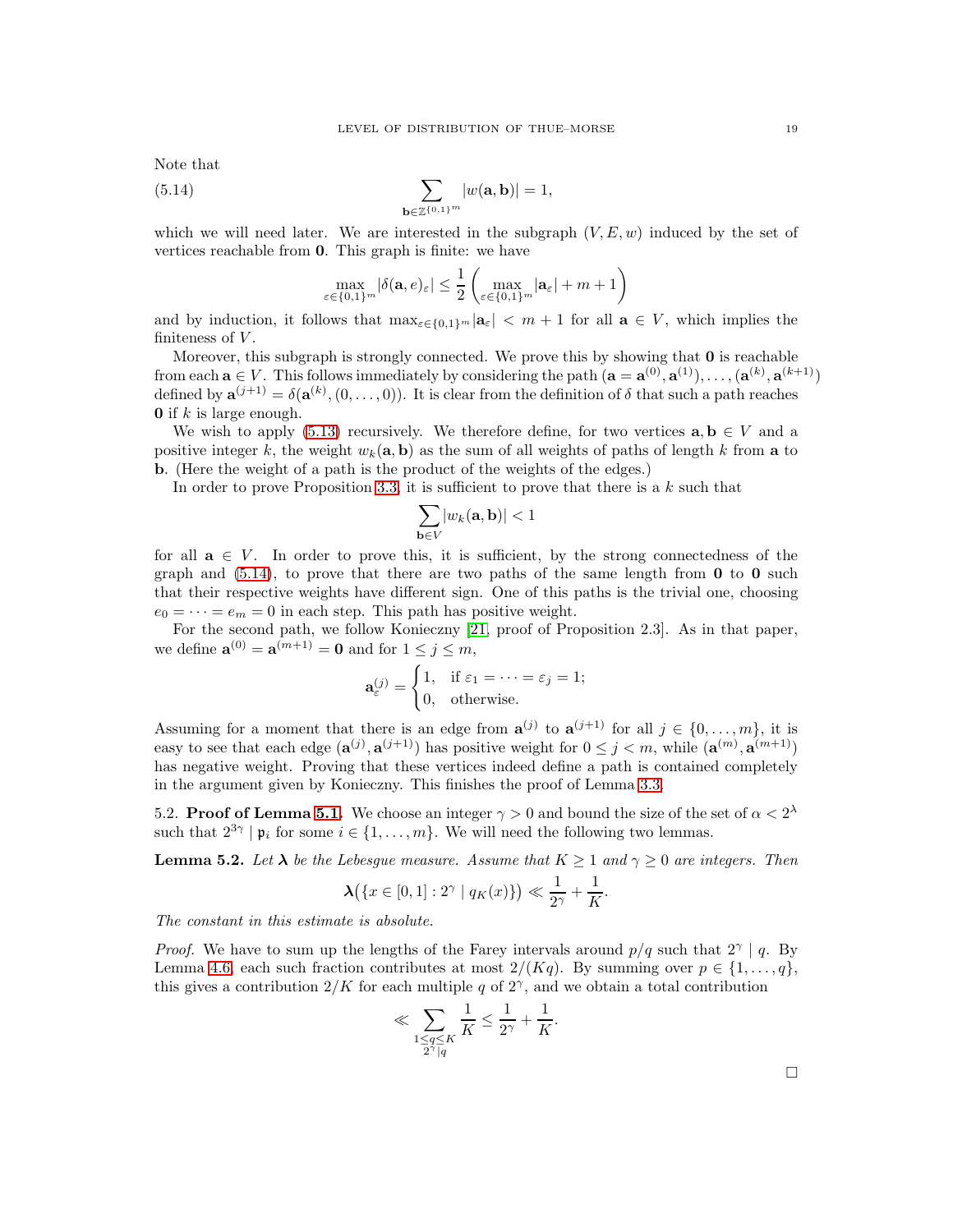<span id="page-19-0"></span>**Lemma 5.3.** Let  $x_0, \ldots, x_{M-1} \in [0, 1]$  and  $\delta > 0$ . Assume that  $||x_i - x_j|| \geq \delta$  for  $i \neq j$ . Then

$$
|\{n \in \{0, ..., M-1\} : 2^{\gamma} | q_K(x_i)\}| \ll \frac{K^2}{2^{\gamma}} + \frac{1}{\delta} \left(\frac{1}{2^{\gamma}} + \frac{1}{K}\right).
$$

The implied constant is absolute.

*Proof.* In each Farey interval around  $p/q$  such that q is divisible by 2<sup>γ</sup> there are at most  $2/(Kq\delta) + 1$  many points  $x_i$ . By summing over p and q, we can bound the number of points in such intervals by

$$
\ll \sum_{\substack{1 \leq q \leq K \\ 2^{\gamma} \mid q}} \sum_{1 \leq p \leq q} \left( \frac{1}{qK\delta} + 1 \right) = \sum_{\substack{1 \leq q \leq K \\ 2^{\gamma} \mid q}} \left( \frac{1}{K\delta} + q \right) = (K2^{-\gamma} + 1) \frac{1}{K\delta} + \sum_{\substack{1 \leq q \leq K \\ 2^{\gamma} \mid q}} q
$$
  

$$
\leq \frac{1}{2^{\gamma}\delta} + \frac{1}{K\delta} + 2^{\gamma} \sum_{\substack{1 \leq q' \leq \lfloor K2^{-\gamma} \rfloor}} q' \ll \frac{K^2}{2^{\gamma}} + \frac{1}{2^{\gamma}\delta} + \frac{1}{K\delta}. \quad \Box
$$

We proceed to the proof of Lemma [5.1.](#page-14-1) Consider  $\mathfrak{p}_1$  and the case " $\alpha$  discrete". In this case, we have  $p_{2^{2\mu+2\sigma}}(\alpha/2^{2\mu}) = \alpha$ . Assume therefore that  $\alpha = \alpha_0 + 2^{(m-1)\mu}\alpha_1$ , where  $\alpha_0 \in$  $\{0, \ldots, 2^{(m-1)\mu} - 1\}$  and  $\alpha_1 \in \{0, \ldots, 2^{\lambda - (m-1)\mu} - 1\}.$ 

Then

$$
\mathfrak{p}_1 = p_{2^{\sigma}}(\alpha/2^{(m-1)\mu}) = p_{2^{\sigma}}(\alpha_0/2^{(m-1)\mu}) + q_{2^{\sigma}}(\alpha_0/2^{(m-1)\mu})\alpha_1.
$$

By Lemma [5.3,](#page-19-0) using also [\(5.8\)](#page-14-2), it follows that the number of  $\alpha_0 \in \{0, \ldots, 2^{(m-1)\mu} - 1\}$  such that  $2^{\gamma} \nmid q_{2^{\sigma}}(\alpha_0/2^{(m-1)\mu})$  is  $2^{(m-1)\mu}(1-\mathcal{O}(2^{-\gamma}))$ . For each such  $\alpha_0$ , we let  $\alpha_1$  run through  $\{0,\ldots,2^{\lambda-(m-1)\mu}-1\}$ . Then two occurrences  $\alpha_1, \alpha'_1$  such that  $2^{2\gamma} \mid \mathfrak{p}_1$  are separated by at least 2<sup>γ</sup> steps; it follows that the number of such  $\alpha_1$  is bounded by  $2^{\lambda-(m-1)\mu-\gamma}$ . Putting these errors together, we see that the number of  $\alpha \in \{0, \ldots, 2^{\lambda} - 1\}$  such that  $2^{2\gamma} \nmid \mathfrak{p}_1$  is given by  $2^{(m-1)\mu} (1 - \mathcal{O}(2^{-\gamma})) 2^{\lambda - (m-1)\mu} (1 - \mathcal{O}(2^{-\gamma})) = 2^{\lambda} (1 - \mathcal{O}(2^{-\gamma})).$ 

Next, we consider the continuous case. We write  $\alpha = \alpha_0 + 2^{2\mu} \alpha_1 + 2^{(m+1)\mu} \alpha_2$ , where  $\alpha_0 \in [0, 2^{2\mu})$  is real and  $\alpha_1 < 2^{(m-1)\mu}$  and  $\alpha_2 < 2^{\lambda-(m+1)\mu}$  are nonnegative integers. Set  $p = p_{2^{2\mu+2\sigma}}(\alpha_0/2^{2\mu})$  and  $q = q_{2^{2\mu+2\sigma}}(\alpha_0/2^{2\mu})$ . Then

$$
\frac{p_{2^{2\mu+2\sigma}}(\alpha/2^{2\mu})}{2^{(m-1)\mu}} = \frac{p + (\alpha_1 + 2^{(m-1)\mu}\alpha_2)q}{2^{(m-1)\mu}} = \frac{p + \alpha_1q}{2^{(m-1)\mu}} + \alpha_2q.
$$

By the approximation property [\(4.5\)](#page-9-3) (note that  $\sigma \geq 1$ ) we have

$$
\mathfrak{p}_1 = \left\langle \left(\frac{p+\alpha_1 q}{2^{(m-1)\mu}} + \alpha_2 q\right) q_{2^\sigma} \left(\frac{p+\alpha_1 q}{2^{(m-1)\mu}}\right) \right\rangle
$$
  
= 
$$
\left\langle \frac{p+\alpha_1 q}{2^{(m-1)\mu}} q_{2^\sigma} \left(\frac{p+\alpha_1 q}{2^{(m-1)\mu}}\right) \right\rangle + \alpha_2 q q_{2^\sigma} \left(\frac{p+\alpha_1 q}{2^{(m-1)\mu}}\right)
$$

and we note that the first summand does not depend on  $\alpha_2$ .

As  $\alpha_0$  runs through  $[0, 2^{2\mu}]$ , we have by Lemma [5.2](#page-18-2)  $2^{\gamma} \nmid q$  in a set of measure  $2^{2\mu} (1 - \mathcal{O}(2^{-\gamma} +$  $(2^{-2\mu-2\sigma}))$ . By [\(5.8\)](#page-14-2), this is  $2^{2\mu}(1-\mathcal{O}(2^{-\gamma}))$ . Assume that  $\alpha_0$  is such that  $2^{\gamma} \nmid q$  and set  $\gamma' = \nu_2(q) < \gamma$ . Next, we let  $\alpha_1$  run. We choose  $x_j = \{(p+jq)/2^{(m-1)\mu}\}\$  for  $0 \le j < 2^{(m-1)\mu-\gamma'}$ and we note that these points satisfy  $||x_i - x_j|| \geq 1/2^{(m-1)\mu - \gamma'}$  for  $i \neq j$ . By Lemma [5.3](#page-19-0) it follows that

$$
\left\{\alpha_1 \in \{0,\ldots,2^{(m-1)\mu-\gamma'}-1\}:2^\gamma \mid q_{2^\sigma}\left(\frac{p+\alpha_1q}{2^{(m-1)\mu}}\right)\right\} \ll \frac{2^{2\sigma}}{2^\gamma} + 2^{(m-1)\mu-\gamma'}\left(\frac{1}{2^\gamma} + \frac{1}{2^\sigma}\right).
$$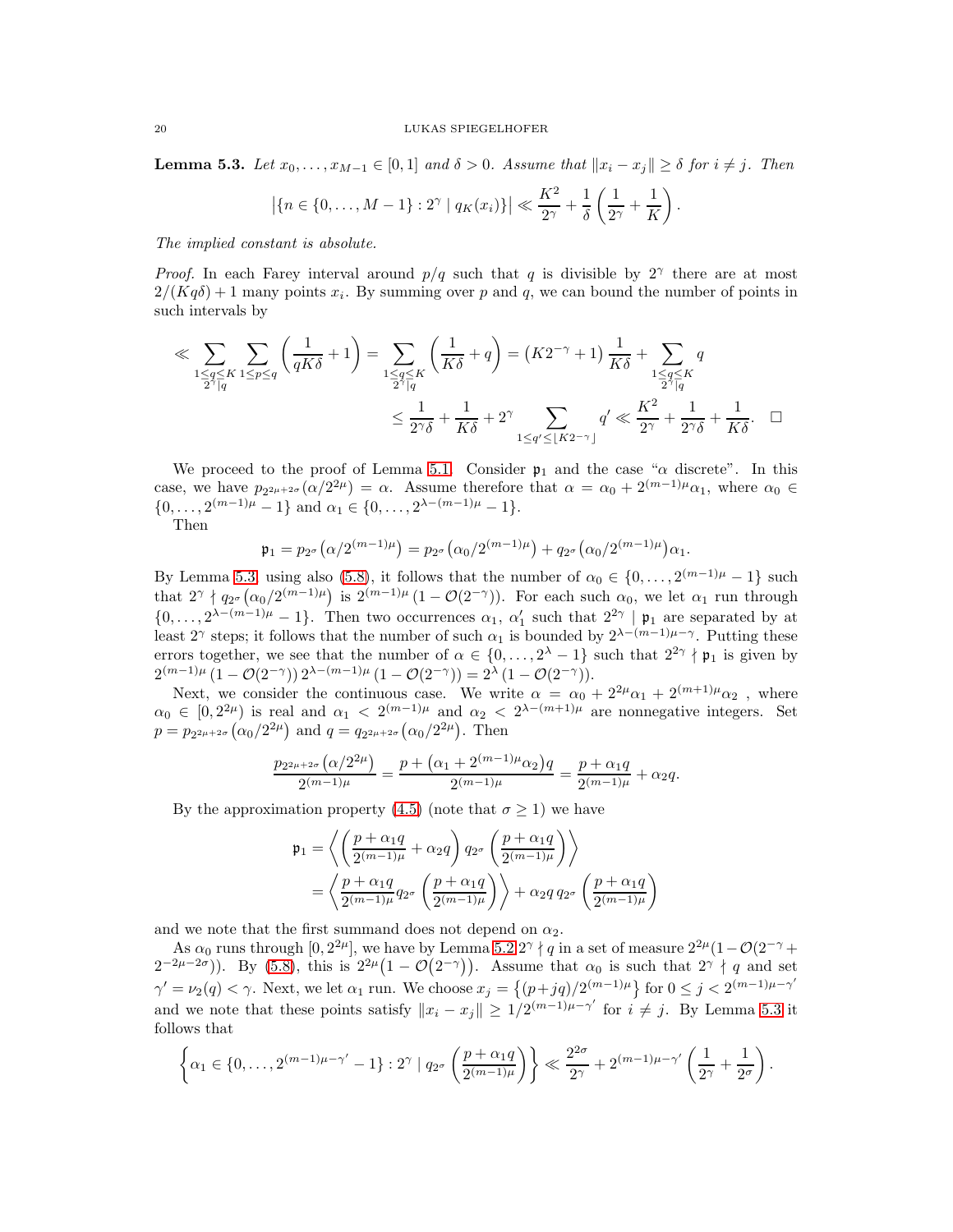By [\(5.8\)](#page-14-2), this is  $\ll 2^{(m-1)\mu-\gamma'-\gamma}$ . Performing this also for the other intervals of length  $2^{(m-1)\mu-\gamma'}$ , we obtain

$$
\left\{\alpha_1 \in \{0, \ldots, 2^{(m-1)\mu} - 1\} : 2^{\gamma} \mid q_{2^{\sigma}}\left(\frac{p + \alpha_1 q}{2^{(m-1)\mu}}\right) \right\} \ll 2^{(m-1)\mu - \gamma}.
$$

Finally,  $\alpha_2$  runs through  $\{0, \ldots, 2^{\lambda - (m+1)\mu} - 1\}$  and we consider  $\mathfrak{p}_1$ . For given good  $\alpha_1$  and  $\alpha_0$  (such that  $2^{\gamma} \nmid q$  and  $2^{\gamma} \nmid q_{2^{\sigma}}((p + \alpha_1 q)/2^{(m-1)\mu})$ ),  $\mathfrak{p}_1$  is an arithmetic progression in  $\alpha_2$ whose common difference is not divisible by  $2^{2\gamma}$ . Similarly to the discrete case, it follows that  $\mathfrak{p}_1$  is divisible by  $2^{3\gamma}$  for at most  $2^{\lambda-(m+1)\mu-\gamma}$  many  $\alpha_2$ . It follows that there is a set of measure

$$
2^{2\mu} \left(1 - \mathcal{O}(2^{-\gamma})\right) 2^{(m-1)\mu} \left(1 - \mathcal{O}(2^{-\gamma})\right) 2^{\lambda - (m+1)\mu} \left(1 - \mathcal{O}(2^{-\gamma})\right) = 2^{\lambda} \left(1 - \mathcal{O}(2^{-\gamma})\right)
$$

of  $\alpha < 2^{\lambda}$  such that  $2^{3\gamma} \nmid \mathfrak{p}_1$ .

The cases  $2 \leq i \leq m$  do not require any new ideas; we only give a sketch of a proof. Let  $2 \leq i < m$ . We treat the discrete and continuous cases in parallel. We write  $\alpha = \alpha_0 + 2^{(i+1)\mu} \alpha_1 +$  $2^{(m+1)\mu}\alpha_2$ , where  $\alpha_0 < 2^{(i+1)\mu}$ , and  $\alpha_1 < 2^{(m-i)\mu}$  and  $\alpha_2 < 2^{\lambda-(m+1)\mu}$  are nonnegative integers. Set  $p = p_{2^{\mu+2\sigma}}(\alpha_0/2^{(i+1)\mu})$  and  $q = q_{2^{\mu+2\sigma}}(\alpha_0/2^{(i+1)\mu})$ . Then

$$
\mathfrak{p}_i = \left\langle \frac{p+\alpha_1q}{2^{(m-i)\mu}} q_{2^{\sigma}} \left( \frac{p+\alpha_1q}{2^{(m-i)\mu}} \right) \right\rangle + \alpha_2q\, q_{2^{\sigma}} \left( \frac{p+\alpha_1q}{2^{(m-i)\mu}} \right)
$$

,

as before. By Lemmas [5.2](#page-18-2) and [5.3](#page-19-0) we have  $2^{\gamma} \nmid q$  for  $\alpha_0$  in a set of measure  $2^{(i+1)\mu}(1-\mathcal{O}(2^{-\gamma})),$ where we used  $2\mu + 4\sigma < (i + 1)\mu$  in the discrete case. (We note that this last inequality is the reason for defining  $\mathfrak{p}_1$  separately, using  $2^{2\mu}$  instead of  $2^{\mu}$ .) The remaining steps are as before, and this case is finished.

Finally, in the case  $i = m$  we write  $\alpha = \alpha_0 + 2^{(m+1)\mu} \alpha_1$ , where  $\alpha_0 < (m+1)\mu$  and  $\alpha_1 \in$  $\{0, \ldots, 2^{\lambda - (m+1)\mu} - 1\}.$  Then

$$
\mathfrak{p}_m = p_{2^{\mu+\sigma}}(\alpha_0/2^{(m+1)\mu}) + q_{2^{\mu+\sigma}}(\alpha_0/2^{(m+1)\mu})\alpha_1.
$$

By Lemmas [5.2](#page-18-2) and [5.3](#page-19-0) and [\(5.8\)](#page-14-2) we have  $2^{\gamma} \mid q_{2^{\mu+\sigma}}(\alpha_0/2^{(m+1)\mu})$  for  $\alpha_0$  in a set of measure  $\mathcal{O}(2^{(m+1)\mu-\gamma})$  and the statement follows as before.

In total, we have a set of measure  $2^{\lambda}(1 - \mathcal{O}(2^{-\gamma}))$  of  $\alpha < 2^{\lambda}$  such that  $2^{3\gamma} \nmid \mathfrak{p}_i$  for all i.

# **ACKNOWLEDGEMENTS**

The author wishes to thank Thomas Stoll for helpful discussions during his stay in Nancy, where the work on this project began. Moreover, the author wishes to thank Michael Drmota and Clemens Müllner for several fruitful discussions on the topic. Finally, the author is indebted to Etienne Fouvry for valuable advice.

#### **REFERENCES**

- <span id="page-20-0"></span>[1] J.-P. Allouche and J. Shallit, The ubiquitous Prouhet-Thue-Morse sequence, in Sequences and their applications (Singapore, 1998), Springer Ser. Discrete Math. Theor. Comput. Sci., Springer, London, 1999, pp. 1–16.
- <span id="page-20-1"></span>[2]  $\longrightarrow$ , Automatic sequences, Cambridge University Press, Cambridge, 2003. Theory, applications, generalizations.
- <span id="page-20-2"></span>[3] E. Bombieri, J. B. Friedlander, and H. Iwaniec, Primes in arithmetic progressions to large moduli, Acta Math., 156 (1986), pp. 203–251.
- <span id="page-20-3"></span> $-$ , Primes in arithmetic progressions to large moduli. II, Math. Ann., 277 (1987), pp. 361–393.
- <span id="page-20-4"></span> $[5]$  , Primes in arithmetic progressions to large moduli. III, J. Amer. Math. Soc., 2 (1989), pp. 215–224.
- <span id="page-20-6"></span>[6] C. Dartyge and G. Tenenbaum, Congruences de sommes de chiffres de valeurs polynomiales, Bull. London Math. Soc., 38 (2006), pp. 61–69.
- <span id="page-20-5"></span>[7] J.-M. Deshouillers, M. Drmota, and J. F. Morgenbesser, Subsequences of automatic sequences indexed by  $\lfloor n^c \rfloor$  and correlations, J. Number Theory, 132 (2012), pp. 1837–1866.
- <span id="page-20-7"></span>[8] M. DRMOTA, C. MAUDUIT, AND J. RIVAT, The Thue-Morse sequence along squares is normal. To appear in J. Eur. Math. Soc.